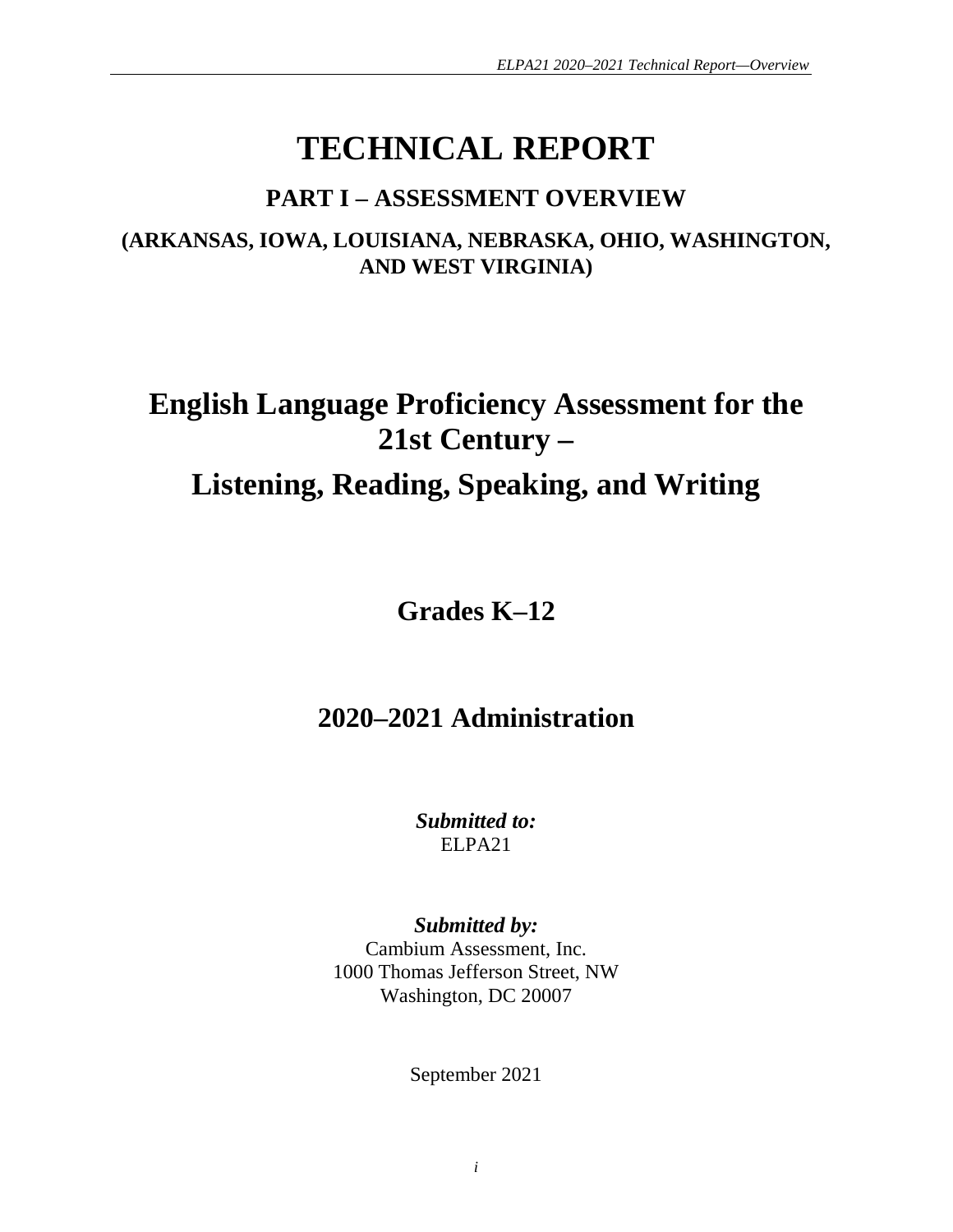## **Table of Contents**

| <b>Chapter 1.</b> |                                                                   |    |
|-------------------|-------------------------------------------------------------------|----|
|                   |                                                                   |    |
|                   |                                                                   |    |
| <b>Chapter 2.</b> |                                                                   |    |
|                   |                                                                   |    |
|                   |                                                                   |    |
|                   |                                                                   |    |
|                   |                                                                   |    |
|                   |                                                                   |    |
| <b>Chapter 3.</b> |                                                                   |    |
| <b>Chapter 4.</b> |                                                                   |    |
|                   |                                                                   |    |
|                   |                                                                   |    |
|                   | <b>4.3 MARGINAL RELIABILITY AND CONDITIONAL STANDARD ERROR OF</b> |    |
|                   |                                                                   |    |
|                   |                                                                   |    |
|                   |                                                                   |    |
|                   |                                                                   |    |
| <b>Chapter 6.</b> |                                                                   |    |
|                   |                                                                   |    |
|                   |                                                                   |    |
|                   |                                                                   |    |
|                   |                                                                   |    |
| <b>Chapter 7.</b> |                                                                   |    |
|                   |                                                                   |    |
|                   |                                                                   | 20 |
|                   |                                                                   |    |
|                   |                                                                   |    |
|                   |                                                                   |    |
|                   |                                                                   |    |
|                   |                                                                   |    |
|                   |                                                                   |    |
|                   |                                                                   |    |
|                   |                                                                   |    |
|                   |                                                                   |    |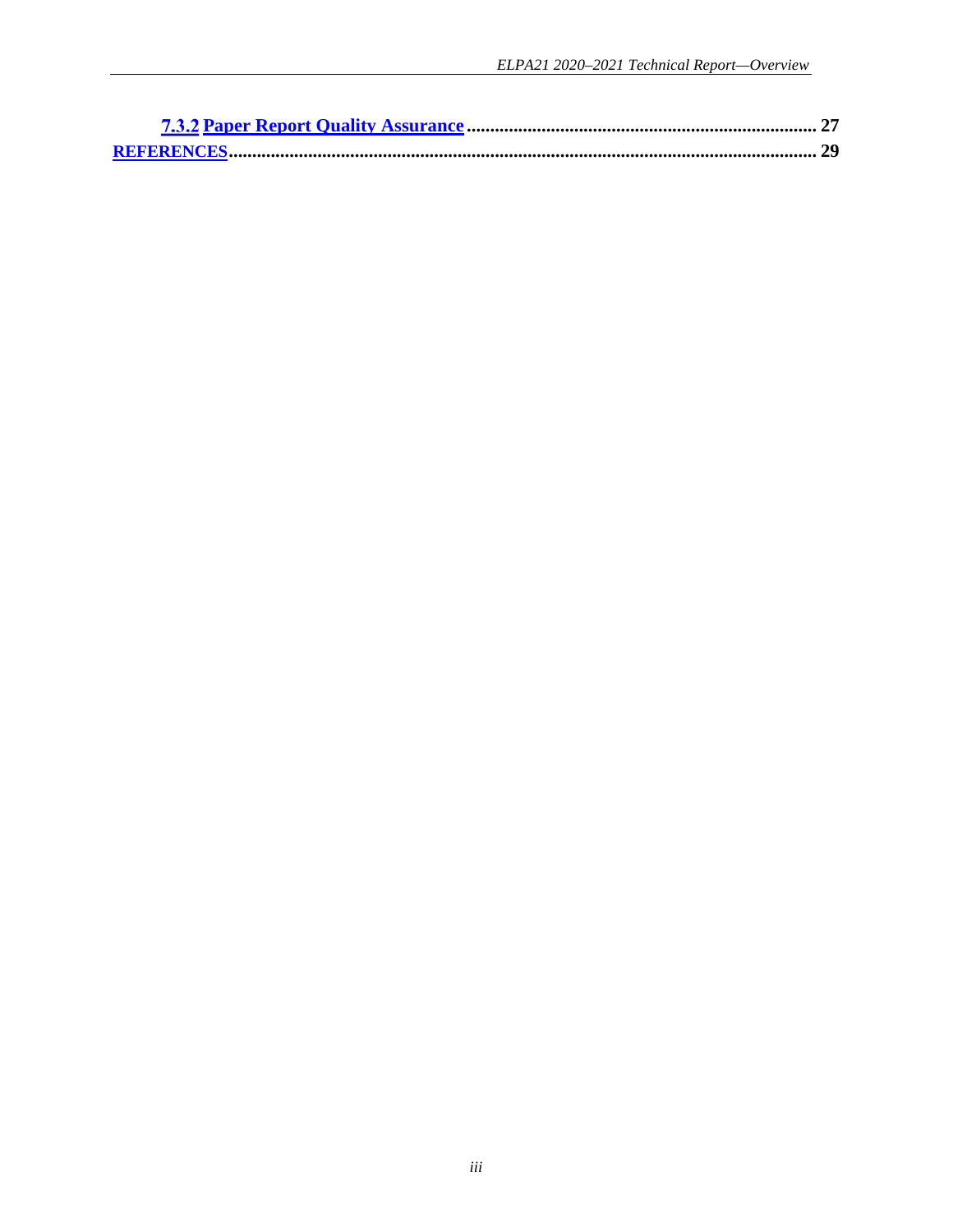## **List of Tables**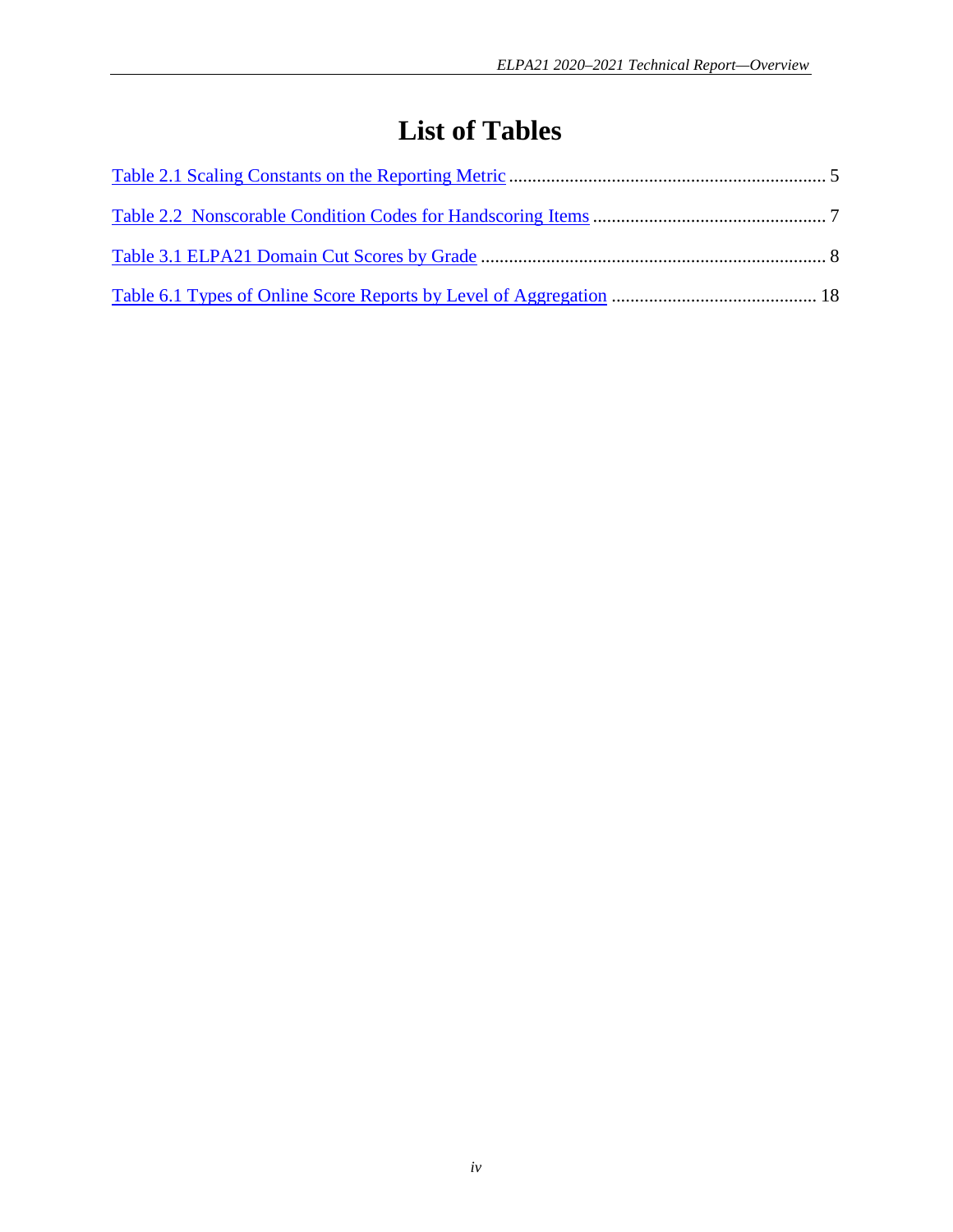## <span id="page-4-0"></span>**Chapter 1. Introduction**

This technical report focuses on the 2020–2021 test administration, scoring, standard setting, test form reliability and validity, scoring, reporting, and quality control applied for Arkansas, Iowa, Louisiana, Nebraska, Ohio, Washington, and West Virginia. This technical report has four parts:

- 1. Part I includes an introduction, a general overview of reporting structure, and material that is common to both summative and screener assessments:
	- Chapter 1. Introduction
	- Chapter 2. Scoring
	- Chapter 3. Standard Setting
	- Chapter 4. Reliability
	- Chapter 5. Validity
	- Chapter 6. Reporting
	- Chapter 7. Quality Control
- 2. Part II includes chapters that delineate different aspects of the 2020–2021administration of the summative assessment, including:
	- Chapter 1. Test Administration
	- Chapter 2. 2020–2021 Summary
	- Chapter 3. Reliability
	- Chapter 4. Validity
	- Chapter 5. Reporting
- 3. Part III includes chapters that delineate different aspects of the 2020–2021 administration of the screener assessment, including:
	- Chapter 1. Test Administration
	- Chapter 2. 2020–2021 Summary
	- Chapter 3. Reliability
	- Chapter 4. Validity
	- Chapter 5. Reporting
- 4. Part IV includes the appendices of the 2020–2021 summary for each of the seven states, as listed here, and the seven states combined. The pooled analyses are based on the data from all seven states.
	- Appendix for Arkansas—2020–2021 Summary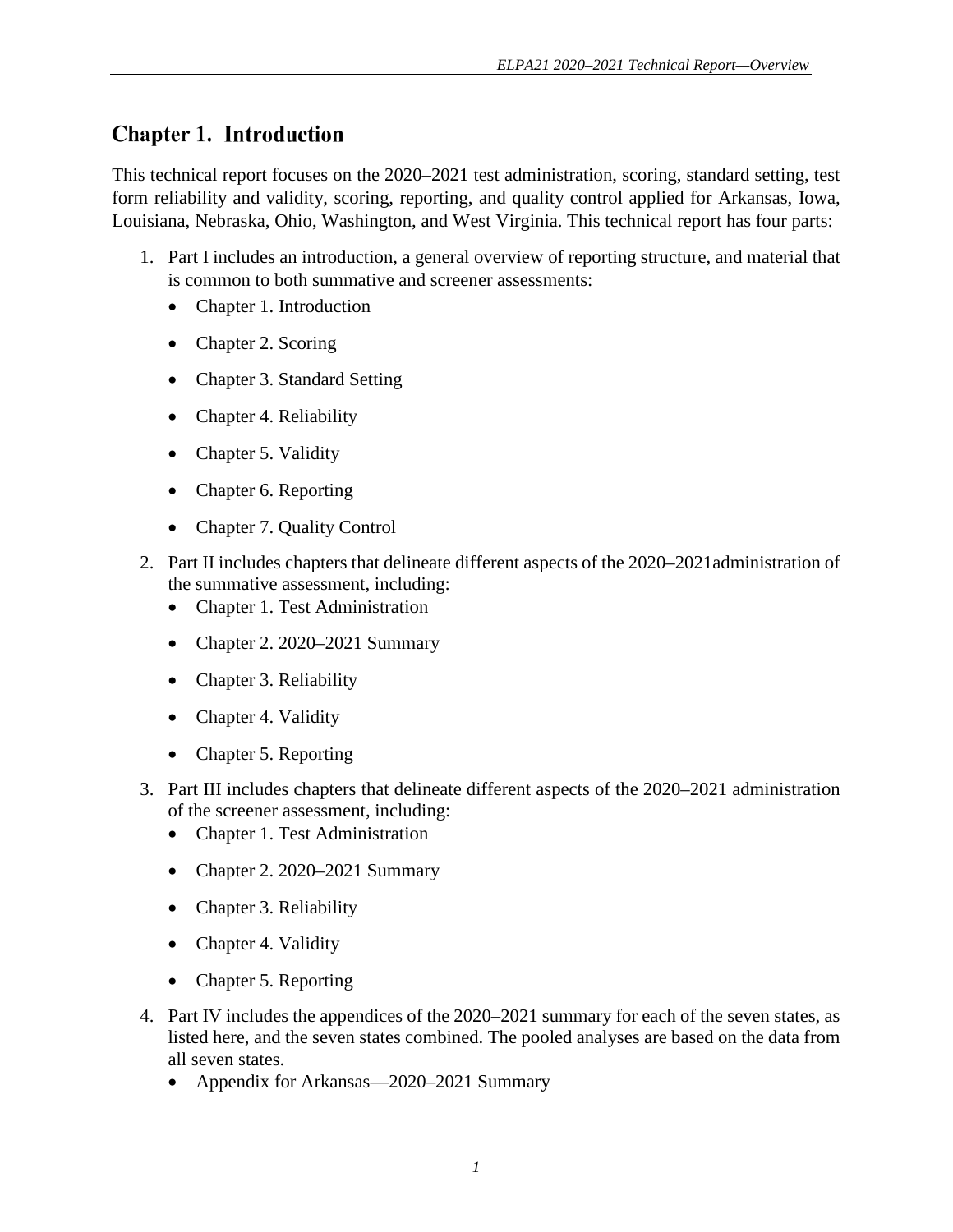- Appendix for Iowa—2020–2021 Summary
- Appendix for Louisiana—2020–2021 Summary
- Appendix for Nebraska—2020–2021 Summary
- Appendix for Ohio—2020–2021 Summary
- Appendix for Washington—2020–2021 Summary
- Appendix for West Virginia—2020–2021 Summary
- Appendix for Pooled Analysis—2020–2021 Summary

Each Appendix contains the following sections:

Section 1: Summative Assessment—Student Participation

Section 2: Summative Assessment—Raw Score Summary

Section 3: Summative Assessment—Raw Score Distribution

- Section 4: Summative Assessment—Scale Score Summary
- Section 5: Summative Assessment—Percentage of Students by Domain Performance Level
- Section 6: Summative Assessment—Percentage of Students by Overall Proficiency Level
- Section 7: Summative Assessment—Testing Time
- Section 8: Summative Assessment—Cronbach's Alpha
- Section 9: Summative Assessment—Marginal Reliability
- Section 10: Summative Assessment—Conditional Standard Error of Measurement (CSEM)
- Section 11: Summative Assessment—Classification Accuracy and Consistency

Section 12: Summative Assessment—Inter-Rater Analysis

Section 13: Summative Assessment—Dimensionality

Section 14: Summative Assessment—Ability vs. Difficulty

Section 15: Summative Assessment—Mock-ups for Reporting

Section 16: Screener Assessment—Student Participation

Section 17: Screener Assessment—Raw Score Statistics

Section 18: Screener Assessment—Raw Score Distribution

Section 19: Screener Assessment—Scale Score Summary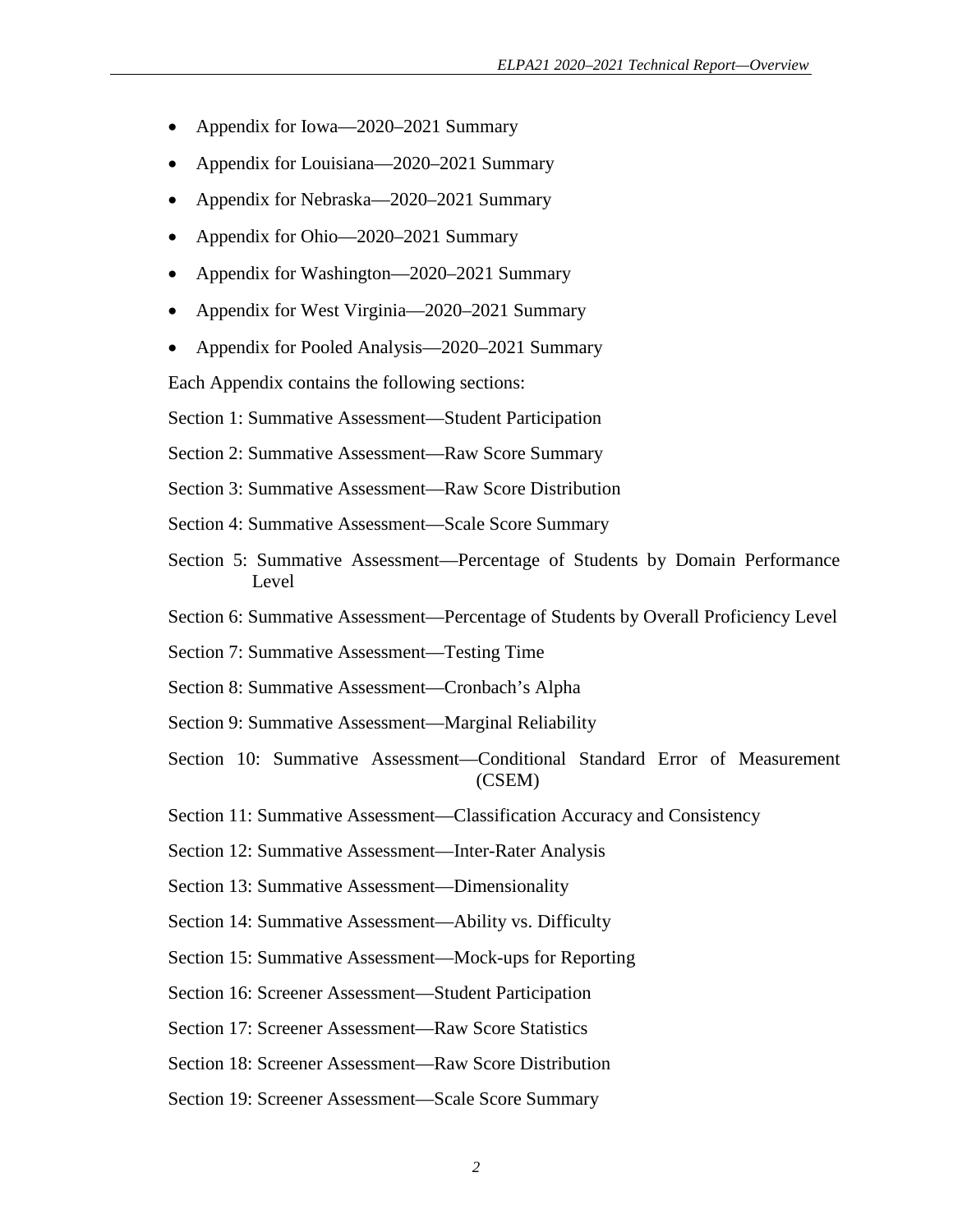Section 20: Screener Assessment—Percentage of Students by Domain Performance Level

Section 21: Screener Assessment—Percentage of Students by Overall Proficiency Level

Section 22: Screener Assessment—Testing Time

Section 23: Screener Assessment—Marginal Reliability

Section 24: Screener Assessment—Conditional Standard Error of Measurement (CSEM)

Section 25: Screener Assessment—Classification Accuracy and Consistency

Section 26: Screener Assessment—Inter-Rater Analysis

Section 27: Correlations Between Summative and Screener Assessments

Section 28: Student Progress from Screener to Summative

Section 29: Screener Assessment—Mock-ups for Reporting

#### <span id="page-6-0"></span>**1.1 BACKGROUND**

The English Language Proficiency Assessment for the 21st Century (ELPA21) is a testing program that supports educators as they implement the 2014 English Language Proficiency (ELP) standards (Council of Chief State School Officers, 2014) and college- and career-readiness standards. The ELPA21 Program, hereafter referred to as "the Program," is an assessment system that measures students' ELP and provides valuable information to inform instruction and facilitate the development of academic English proficiency so that all English learners (ELs) leave high school prepared for college and career success. The assessment system includes assessments on listening, reading, speaking, and writing for students in pre-kindergarten (except for Ohio State who did not screen pre-K students), kindergarten, grade 1, grades 2–3, grades 4–5, grades 6–8, and grades 9–12.

The Program conducted test development and item development for the summative ELP assessment as part of a U.S. Department of Education (USDOE) grant, which commenced in 2013 and ran through the first operational administration of the assessment in 2016. As part of the development process, Questar Assessment, Inc. built multiple fixed-length forms for each assessment. Items were field-tested in spring 2015, and the first operational administration of ELPA21 took place in spring 2016. Following this administration, the Center for Research on Evaluation, Standards, and Student Testing (CRESST) conducted item analyses, held data review meetings, and performed item calibration to obtain scoring parameters. Pacific Metrics, the organization contracted for standard setting, held a standard-setting workshop in July 2016. Based on recommendations from the workshop, the Program made decisions with respect to domain cut scores that further translated into performance levels for each grade. Cambium Assessment, Inc. (CAI) used the final item parameters, cut scores, and proficiency definitions to score and report the test results.

Details about test development, item development, field-test form-building, item data review, item calibration, and standard setting can be found in the respective reports provided by the Program or obtained from the respective supporting vendors.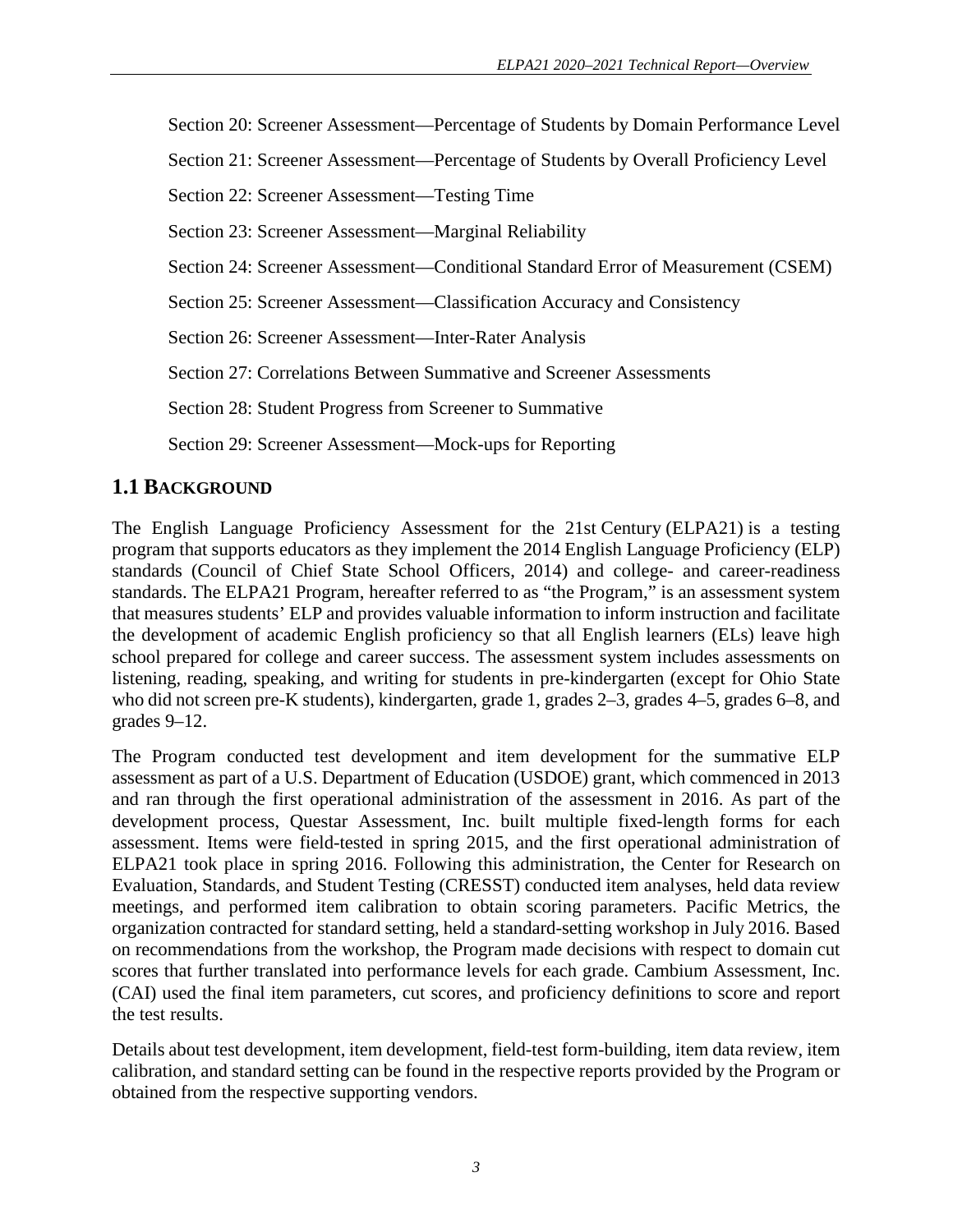In 2017 the Program introduced the ELPA21 screener. The purpose of the screener was to determine students' eligibility for English language development services. It assessed a student's language proficiency in the required domains of listening, reading, writing, and speaking. The screener assessment items were drawn from the same item pools and were based on the same ELP standards as the summative assessment. The screener followed the same quality control procedures as the summative. Each state may have its own rules to decide if a student needs to take the screener assessment.

The 2020–2021 ELPA21 program included summative and screener assessment. The summative and screener assessments were administered to students in six grade bands: kindergarten, grade 1, grades 2–3, grades 4–5, grades 6–8, and grades 9–12. Pre-kindergarten students can participate in the screener assessment. The assessments do not have a time limit. Each assessment involves four domain (reading, writing, listening, & speaking) assessments. Students can be exempted from as many as three domain assessments.

#### <span id="page-7-0"></span>**1.2 GENERAL OVERVIEW OF THE REPORTING STRUCTURE**

 $\overline{\phantom{a}}$ 

For both summative and screener assessments, the ELPA21 results are available in the Online Reporting System  $(ORS<sup>1</sup>)$  $(ORS<sup>1</sup>)$  $(ORS<sup>1</sup>)$  and ORS-generated paper family reports to be sent home with the students. In addition to the individual student's score report, the ORS produces aggregate score reports for teachers, schools, districts, and states. Additionally, the ORS allows users to monitor the student participation rate. Furthermore, to facilitate comparisons, each aggregate report contains summary results for the selected aggregate unit, as well as all aggregate units above the selected aggregate.

<span id="page-7-1"></span><sup>&</sup>lt;sup>1</sup>ORS was used by all the states in the 2018–2019 school year. In the 2019–2020 and 2020–2021 administrations, Arkansas, Iowa, Louisiana, and Nebraska adopted Reporting for score reporting, and Ohio, Oregon, Washington, and West Virginia continued using ORS. Oregon is part of ELPA21, however, Oregon used Computer Adaptive Testing (CAT) based testing so Oregon data and analyses were not included in this technical report. The term *ORS* throughout this report refers to Reporting for Arkansas, Iowa, Louisiana, and Nebraska. All rules applicable to score reporting apply to both ORS and Reporting.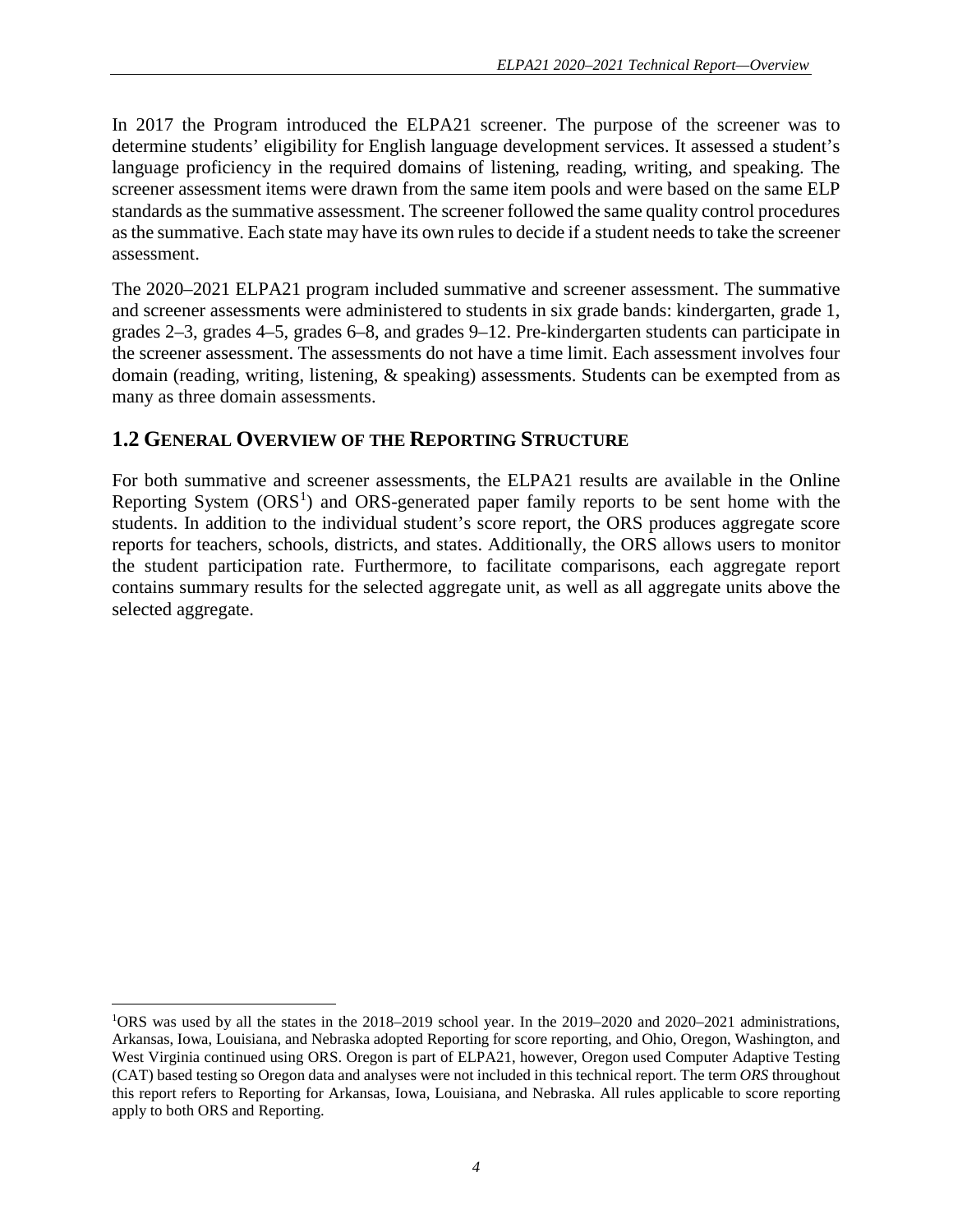## <span id="page-8-0"></span>**Chapter 2. Scoring**

For both summative and screener assessments, four domain scores and two composite scores were computed. The composite scores included a comprehension score for listening and reading and an overall score that comprised all four domains.

### <span id="page-8-1"></span>**ESTIMATING STUDENT ABILITY**

ELPA21 reported scale scores for each domain assessment, the overall scores for the whole assessment that includes four domains, and the comprehension scores for the partial assessment that includes the reading and listening domains. Multidimensional item response theory (MIRT) was used to estimate domain scores. Item bi-factor models were used to estimate the overall and comprehension scores. Multidimensional Item Response Theory (MIRT) model precludes oneto-one correspondence between domain raw and scale scores and allows the same domain raw score to fall into different performance levels depending on performance on the off-domain items. This is important in interpreting the raw score statistics in the Appendices. Details of score estimation can be found in the ELPA21 Scoring Specification: School Year 2020–2021 (Center for Research on Evaluation, Standards, and Student Testing [CRESST], 2019). The business scoring rules for each of the summative and screener assessments are described in Part II and Part III of the technical report.

#### <span id="page-8-2"></span>**THETA TO SCALE SCORE TRANSFORMATION**

The student's performance was summarized in an individual domain score for each domain, a comprehension score that included listening and reading, and an overall score that included all four domains. Each untransformed logit score  $(\theta)$  obtained from the MIRT scoring model was linearly transformed to the reporting scale using the formula  $SS = a * \theta + b$ , where a is the slope and  $b$  is the intercept. There was one set of scaling constants for the domain scores and another set of constants for the composite scores, as shown in [Table 2.1.](#page-8-4) Scale scores were rounded to an integer.

<span id="page-8-4"></span>

| <b>Subject</b>                                               | Grade  | Slope (a) | Intercept $(b)$ |
|--------------------------------------------------------------|--------|-----------|-----------------|
| Domain Scores (listening, reading, speaking,<br>and writing) | $K-12$ | 80        | 550             |
| <b>Comprehension Scores</b>                                  | $K-12$ | 600       | 5500            |
| <b>Overall Scores</b>                                        | $K-12$ | 600       | 5500            |

*Table 2.1 Scaling Constants on the Reporting Metric*

## <span id="page-8-3"></span>**LOWEST/HIGHEST OBTAINABLE SCORES**

ELPA21 used expected a posteriori (EAP) scoring, which did not assign fixed minimum- or maximum-obtainable scale scores. The observed minimums, means, maximums, and standard deviations of scale scores by domain and by subgroup are presented in Sections 4 and 19 of the pooled and state-specific appendices.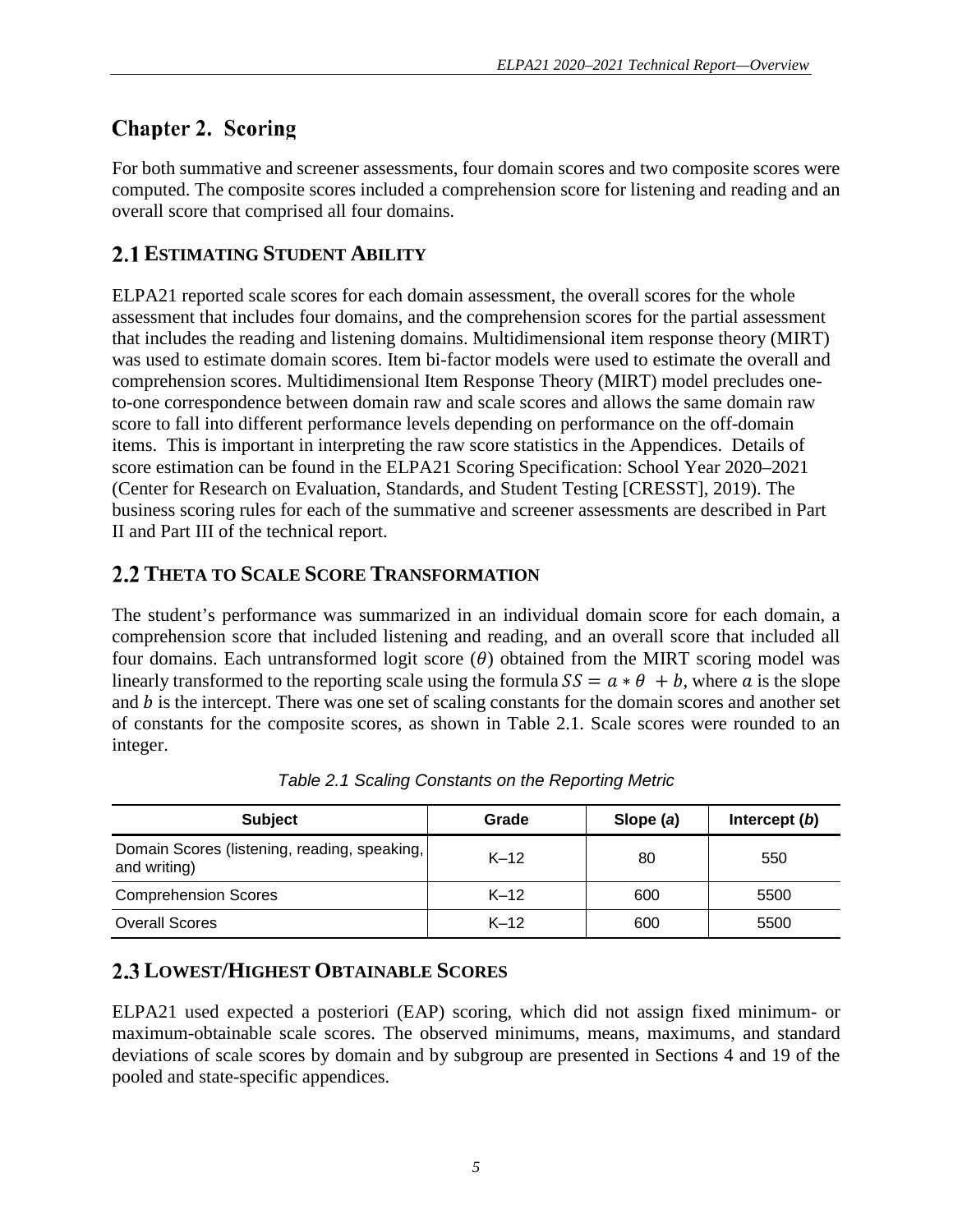#### <span id="page-9-0"></span>2.4 HANDSCORING

For ELPA21 screener and summative assessments, all speaking items and some writing items were handscored. Measurement Incorporated (MI) provided all handscoring except for screeners administered in Ohio, which were scored locally. The procedure for handscoring items was provided by the ELPA21 Program. The scoring rubrics and item content were reviewed by content experts as a part of the item review meetings. Consistency in handscoring required that scoring rules be applied with fidelity during scoring sessions.

### <span id="page-9-1"></span>**2.4.1 Rules for Handscoring**

The ELPA assessments contained constructed-response items that required handscoring. In the speaking and writing domains, short-text items were scored on 0/1, 0/2, 0/3, 0/4, or 0/5-point rubrics. The following procedures were employed to handscore these items: All constructedresponse items were assigned to a human rater for a first read (R1). The score assigned in this first read was the item score of record and was used to compute scale scores. Twenty percent of constructed-response items for the summative assessment were randomly selected for a second read (R2) (i.e., 20% of student responses to any constructed-response item had both a first read and a second read). Ten percent of the constructed-response items for the screener assessment were randomly selected for a second read.

The scores from these two reads were used to compute rater consistency statistics (% exact agreement, % adjacent agreement) included in CAI's annual technical reports. CAI and MI used second reads to monitor rater performance and provide ongoing feedback and training, as needed. Item scores from second reads were not used to compute scale scores.

First and second reads should be performed by the same rater pool and should occur at approximately the same time. Raters did not know whether they were providing the first or second read.

If scores assigned in first and second reads differed by two or more score points (or if first and second raters differed in the selection of condition/scorability code), the student response was assigned a supervisor for a third read (R3). The supervisor knew he or she was conducting a third read, had access to the results from the first and second reads, and would determine the score/code that should have been assigned. Third reads were only performed for the summative and not the screener. CAI and used the results of the third read to provide ongoing feedback and training, as needed. Item scores from second reads were not used to compute scale scores.

Scores from all reads (first read, as well as second and third reads, if applicable) were included in the item's data file. CAI (presumably with MI's help) included detailed descriptions of scoring procedures in the annual technical report, including descriptions of ongoing feedback and training that was provided within a program year. Table 3.3 presents nonscorable codes for handscoring items.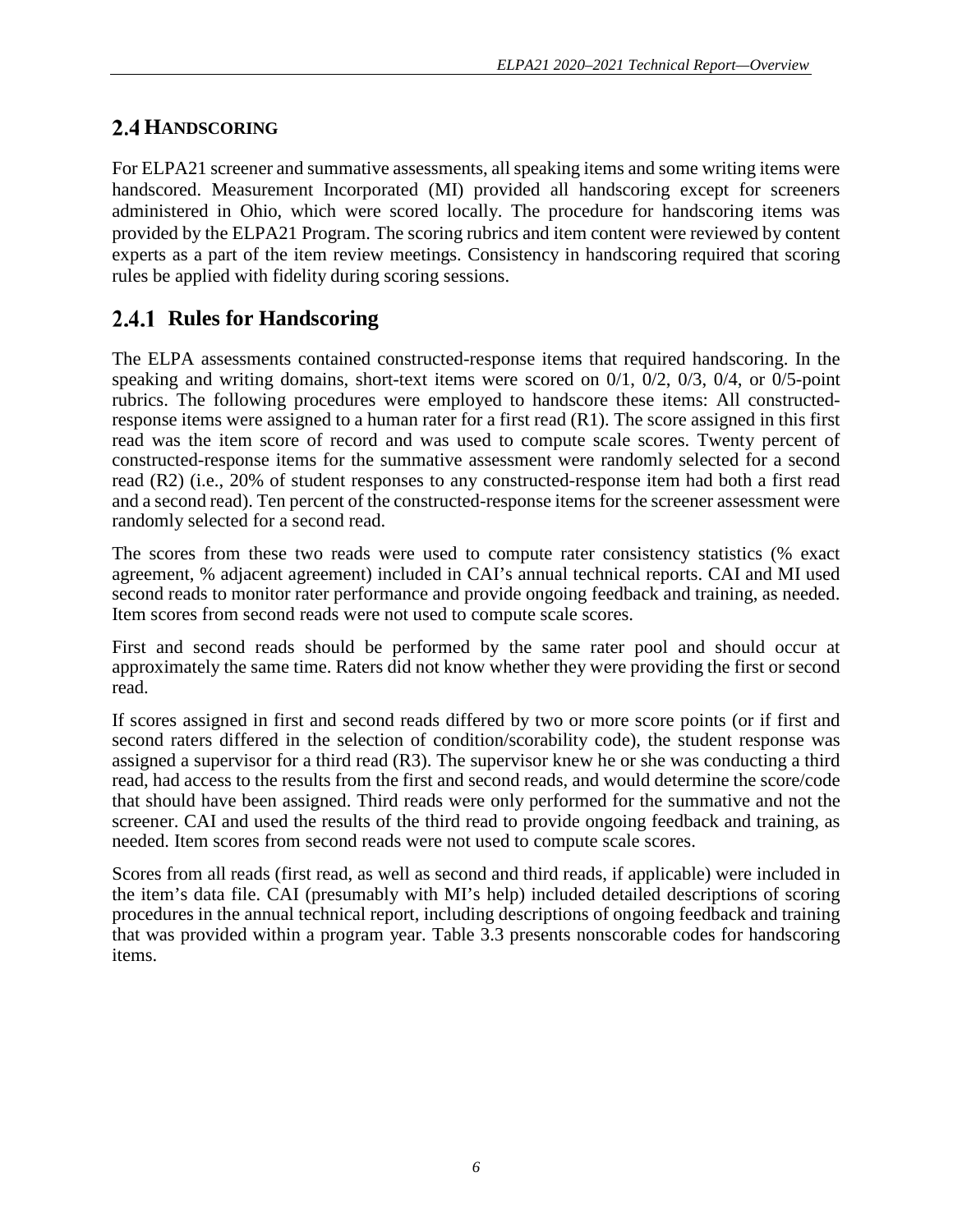| Domain   | Code | <b>Description</b>         |
|----------|------|----------------------------|
| Speaking | А    | <b>Blank</b>               |
| Speaking | в    | <b>Technological Issue</b> |
| Writina  |      | Blank                      |

*Table 2.2 Nonscorable Condition Codes for Handscoring Items*

The following rules were adhered to when evaluating a potential nonscorable response in the Speaking domain:

- 1. When a student responded with a word or phrase that can be tied to the stimulus, it could receive a score point of "1." The "0" score point responses followed the bulleted list contained in the rubric.
- 2. If no words were spoken by the student, it was considered a blank.
- 3. A teacher voice was not necessarily interpreted as interference; if the teacher was heard telling the student to speak but not telling them what to say, the scorer scored the student's response.
- 4. A student response of, "Yes, No, I don't know," was considered a refusal and should be scored a "0."
- 5. A nonscore code of "B" should be given for responses with technical difficulty (e.g., speaking too close to the microphone causing unintelligible speech, broken recording with speech cut up, etc.).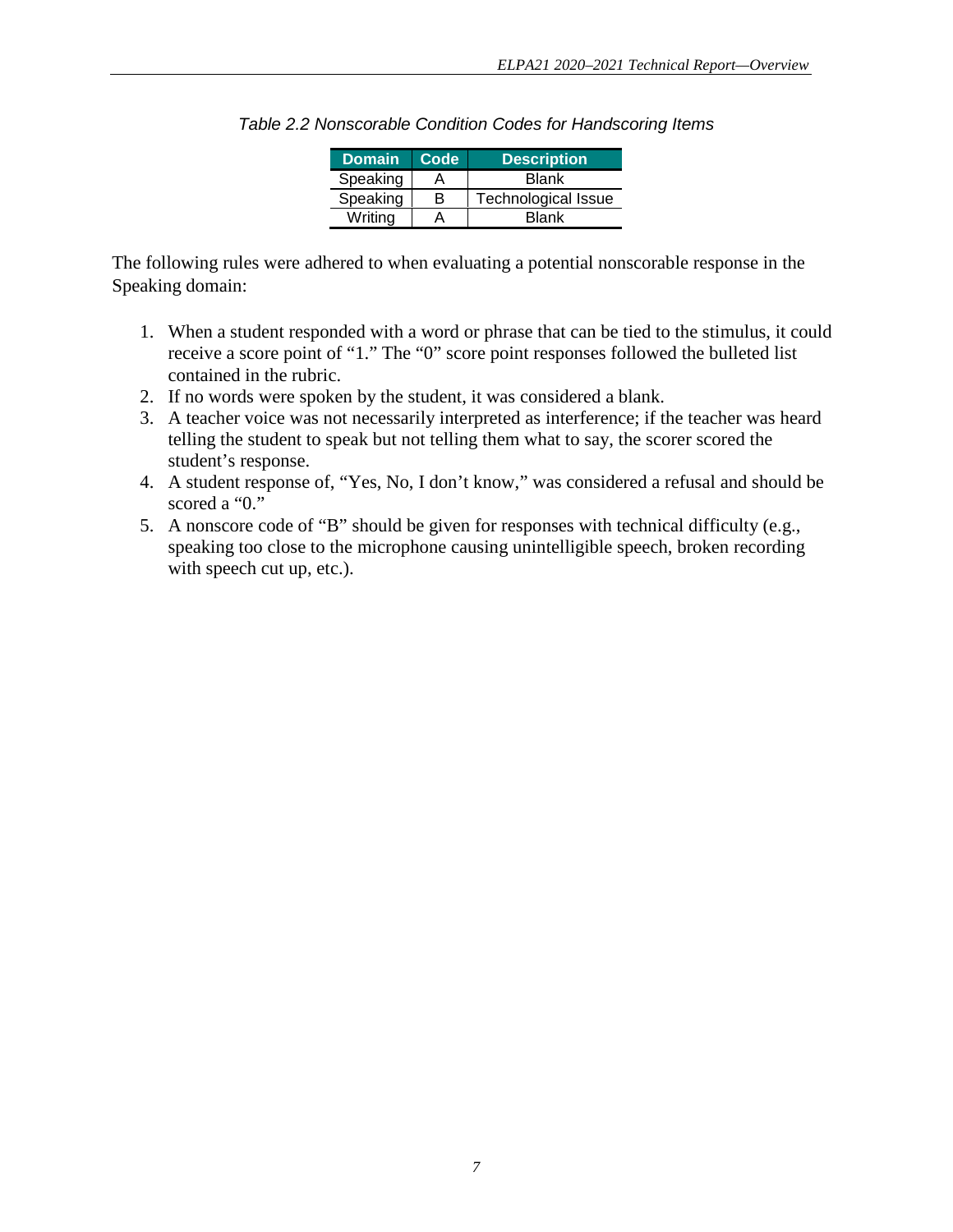## <span id="page-11-0"></span>**Chapter 3. Standard Setting**

For both summative and screener assessments, the domain cut scores and the overall proficiency rules were set through a standard-setting meeting convened by the Program on July 19–22, 2016. Details about the standard setting can be found in the ELPA21 standard-setting technical report (Center for Research on Evaluation, Standards, and Student Testing [CRESST] & Pacific Metrics, 2016).

Five performance levels were established for each domain. The cut scores were set by grade, as listed in [Table 3.2.](#page-11-1) The four cut scores set for each domain sorted students into Performance Levels 1–5. If a student scored below the first cut score (Cut 1), the student was classified as Performance Level 1. If a student scored at or above the first cut score but below the second cut score (Cut 2), the student was classified as Performance Level 2. This approach continued for Performance Levels 3 and 4. If a student scored at or above the fourth cut score, the student was classified as Performance Level 5.

<span id="page-11-1"></span>

| Grade                   | <b>Domain</b> | Cut 1 | Cut 2 | Cut 3 | Cut 4 | Grade    | <b>Domain</b> | Cut 1 | Cut 2 | Cut 3 | Cut 4 |
|-------------------------|---------------|-------|-------|-------|-------|----------|---------------|-------|-------|-------|-------|
| K                       | Listening     | 467   | 507   | 613   | 645   | 5        | Listening     | 413   | 455   | 498   | 581   |
|                         | Reading       | 473   | 514   | 592   | 627   |          | Reading       | 468   | 511   | 588   | 627   |
|                         | Speaking      | 487   | 535   | 598   | 625   |          | Speaking      | 483   | 526   | 573   | 607   |
|                         | Writing       | 497   | 562   | 651   | 673   |          | Writing       | 438   | 486   | 598   | 628   |
| 1                       | Listening     | 435   | 467   | 549   | 594   |          | Listening     | 410   | 440   | 498   | 565   |
|                         | Reading       | 479   | 515   | 584   | 629   | $\,6$    | Reading       | 461   | 496   | 565   | 604   |
|                         | Speaking      | 528   | 577   | 593   | 619   |          | Speaking      | 465   | 511   | 562   | 595   |
|                         | Writing       | 498   | 548   | 613   | 641   |          | Writing       | 425   | 472   | 564   | 594   |
| $\overline{2}$          | Listening     | 408   | 438   | 512   | 564   | 7        | Listening     | 430   | 473   | 553   | 597   |
|                         | Reading       | 457   | 489   | 555   | 595   |          | Reading       | 486   | 534   | 609   | 642   |
|                         | Speaking      | 490   | 529   | 555   | 588   |          | Speaking      | 475   | 527   | 582   | 611   |
|                         | Writing       | 452   | 493   | 555   | 591   |          | Writing       | 474   | 520   | 597   | 625   |
| 3                       | Listening     | 409   | 448   | 536   | 598   | 8        | Listening     | 432   | 478   | 565   | 613   |
|                         | Reading       | 495   | 541   | 610   | 644   |          | Reading       | 494   | 547   | 640   | 669   |
|                         | Speaking      | 500   | 538   | 572   | 612   |          | Speaking      | 476   | 528   | 590   | 619   |
|                         | Writing       | 498   | 542   | 603   | 636   |          | Writing       | 484   | 533   | 619   | 647   |
| $\overline{\mathbf{4}}$ | Listening     | 398   | 431   | 492   | 563   | $9 - 12$ | Listening     | 451   | 491   | 571   | 613   |
|                         | Reading       | 453   | 488   | 550   | 594   |          | Reading       | 488   | 539   | 631   | 662   |
|                         | Speaking      | 462   | 506   | 544   | 584   |          | Speaking      | 481   | 536   | 593   | 619   |
|                         | Writing       | 437   | 481   | 568   | 600   |          | Writing       | 485   | 533   | 615   | 641   |

*Table 3.2 ELPA21 Domain Cut Scores by Grade*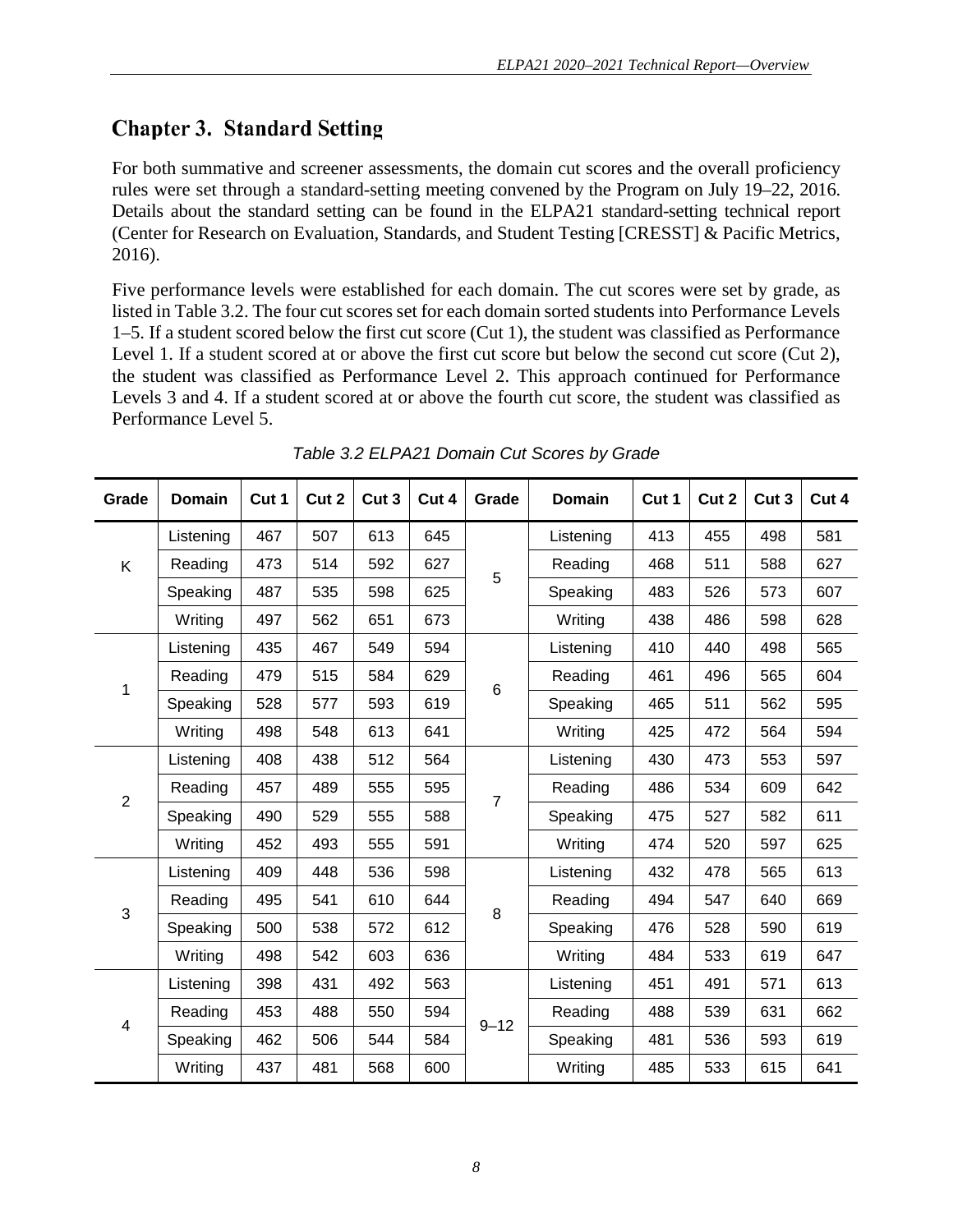Overall proficiency, defined as "proficiency determination," for a given student was established based on a profile of domain performance levels across all four tested domains. There were three proficiency determination categories: (1) Emerging, (2) Progressing, and (3) Proficient. The following three rules determined a student's overall proficiency (note that for the purpose of assigning overall proficiency, nonexempt domains that were not attempted were treated as Performance Level 1):

- 1. Students whose domain performance levels were 1 or 2 across all nonexempt domains were identified as Emerging.
- 2. Students whose domain performance levels were 4 or 5 across all nonexempt domains were identified as Proficient.
- 3. Students with domain performance levels that did not fit with Emerging or Proficient (as defined previously) were identified as Progressing.

See details in the Appendix B (Overall Proficiency Determination Look-up Tables) in the ELPA21 Scoring Specification: School Year 2020–2021 (CRESST, 2019).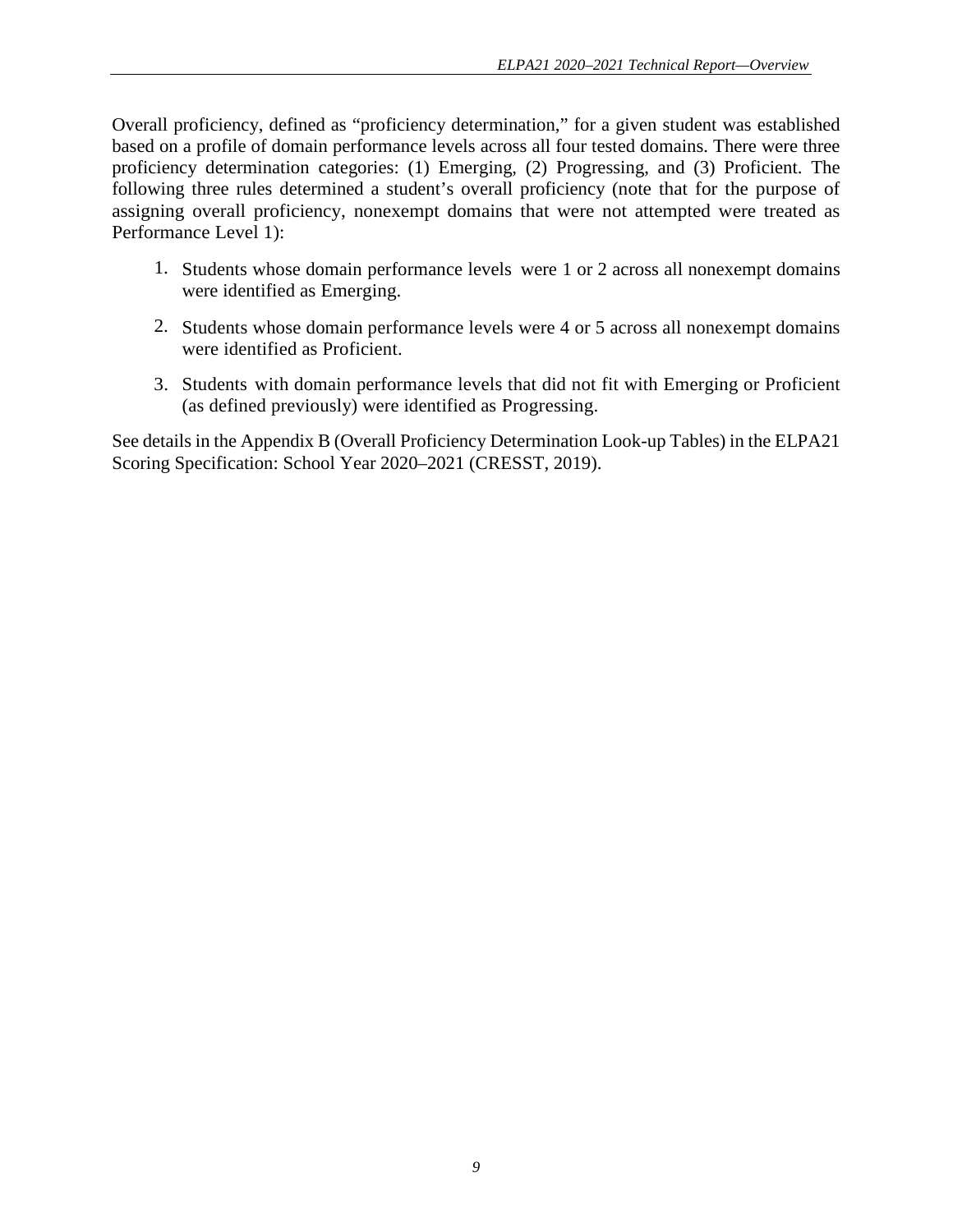#### <span id="page-13-0"></span>**Chapter 4. Reliability**

Reliability can be defined as the degree to which individuals' deviation scores remain relatively consistent over repeated administrations of the same test or alternate test forms (Crocker & Algina, 1986). For example, if a person takes the same or parallel tests repeatedly, he or she should receive consistent results for the test to be considered reliable. The reliability coefficient is one way to assess this consistency; it refers to the ratio of true score variance to observed score variance:

$$
\rho_{XX'}=\frac{\sigma_T^2}{\sigma_X^2}
$$

It is also conceptually defined as "the degree to which measures are free from error and therefore yield consistent results" (Peter, 1979, p.6). As such, the reliability coefficient places a limit on the construct validity of a test (Peterson, 1994). There are various approaches for estimating the reliability of scores. The conventional approaches used are characterized as follows:

- The *test-retest* method measures stability over time. With this method, the same test is administered twice to the same group at two different points in time. If test scores from the two administrations are highly correlated, then the test scores are deemed to have a high level of stability. For example, if the result is highly stable, those who scored high on the first administration tend to obtain a high score on the second administration. The critical factor, however, is the time interval. The time interval should not be too long, which could allow for changes in the test takers' true scores. Likewise, it should not be too short, in which case memory and practice may confound the results. The test-retest method is most effective for measuring constructs that are stable over time, such as intelligence or personality traits.
- The *parallel-forms* method is used for measuring equivalence. With this design, two parallel forms of the test are administered to the same group. This method requires two similar forms of a test; however, it is very difficult to create two strictly parallel forms. When this method is applied, the effects of memory or practice can be eliminated or reduced, since the tests are not purely identical as they are with the test-retest method. The reliability coefficient from this method indicates the degree to which the two tests are measuring the same construct. While there are a wide variety of possible items to administer to measure any particular construct, it is only feasible to administer a sample of items on any given test. If there is a high correlation between the scores of the two tests, then inferences regarding high reliability of scores can be substantiated. This method is commonly used to estimate the reliability of achievement or aptitude tests.
- The *split-half* method uses one test divided into two halves within a single test administration. It is crucial to make the two half-tests as parallel as possible, as the correlation between the two half-tests is used to estimate reliability of the whole test. In general, this method produces a coefficient that underestimates the reliability for the full test. To correct the estimate, the Spearman-Brown prophecy formula (Brown, 1910; Spearman, 1910) can be applied. While this method is convenient, varying splits of the items may yield different reliability estimates.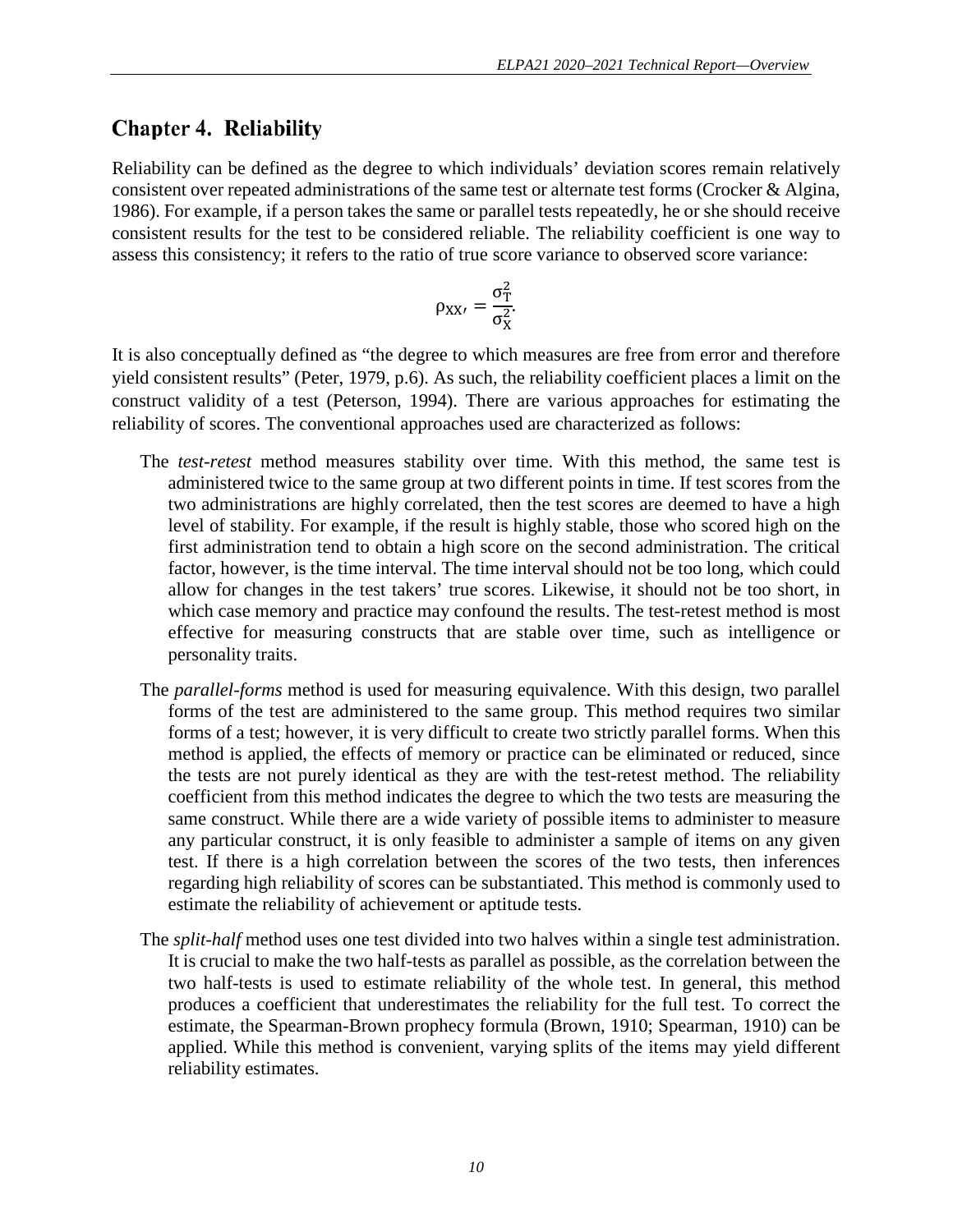- The *internal consistency* method can be employed when it is not possible to conduct repeated test administrations. Whereas other methods often compute the correlation between two separate tests, this method considers each item within a test to be a one-item test. There are several other statistical methods based on this idea: Coefficient alpha (Cronbach & Shavelson, 2004), Kuder-Richardson Formula 20 (Kuder & Richardson, 1937), Kuder-Richardson Formula 21 (Kuder & Richardson, 1937), stratified coefficient alpha (Qualls, 1995), and Feldt-Raju coefficient (Feldt & Qualls, 1996; Feldt & Brennan, 1989).
- *Inter-rater reliability* is the extent to which two or more individuals (coders or raters) agree. Inter-rater reliability addresses the consistency of the implementation of a rating system.

Another way to view reliability is to consider its relationship with the standard errors of measurement (SEMs)—the smaller the standard error, the higher the precision of the test scores. For example, classical test theory (CTT) assumes that an observed score (*X*) of each individual can be expressed as a true score (*T*) plus some error (*E*),  $X = T + E$ . The variance of *X* can be shown to be the sum of two orthogonal variance components:

$$
\sigma_X^2 = \sigma_T^2 + \sigma_E^2.
$$

Returning to the definition of reliability as the ratio of true score variance to observed score variance, the following formula can be determined:

$$
\rho_{XX'}=\frac{\sigma_T^2}{\sigma_T^2+\sigma_E^2}=\frac{\sigma_T^2}{\sigma_X^2}=\frac{\sigma_x^2-\sigma_E^2}{\sigma_X^2}=1-\frac{\sigma_E^2}{\sigma_X^2}.
$$

As the fraction of error variance to observed score variance approaches 0, the reliability then approaches 1.

In contrast to the homoscedastic errors assumed in CTT, the SEMs in item response theory (IRT) vary over the ability continuum. These heteroscedastic errors are a function of a test information function (TIF) that provides different information about test takers depending on their estimated abilities. Often, the TIF is maximized over an important performance cut score, such as the proficient cut score.

Because the TIF indicates the amount of information provided by the test at different points along the ability scale, its inverse indicates the lack of information at different points along the ability scale. This lack of information is the uncertainty, or the SEM, of the score at various score points. Conventionally, fixed-form tests are maximized near the middle of the score distribution, or near an important classification cut score, and have less information at the tails of the score distribution.

The reliability results are presented in Chapter 3 of technical reports Part II and Part III.

#### <span id="page-14-0"></span>**4.1 INTERNAL CONSISTENCY**

Cronbach's alpha (Cronbach & Shavelson, 2004) is used to access the internal consistency of items in each assessment for each domain for the summative assessment. A high Cronbach's alpha coefficient indicates that the items in the domain are related to each other, as expected for items intending to measure the same underlying concept (i.e., listening, reading, writing, and speaking).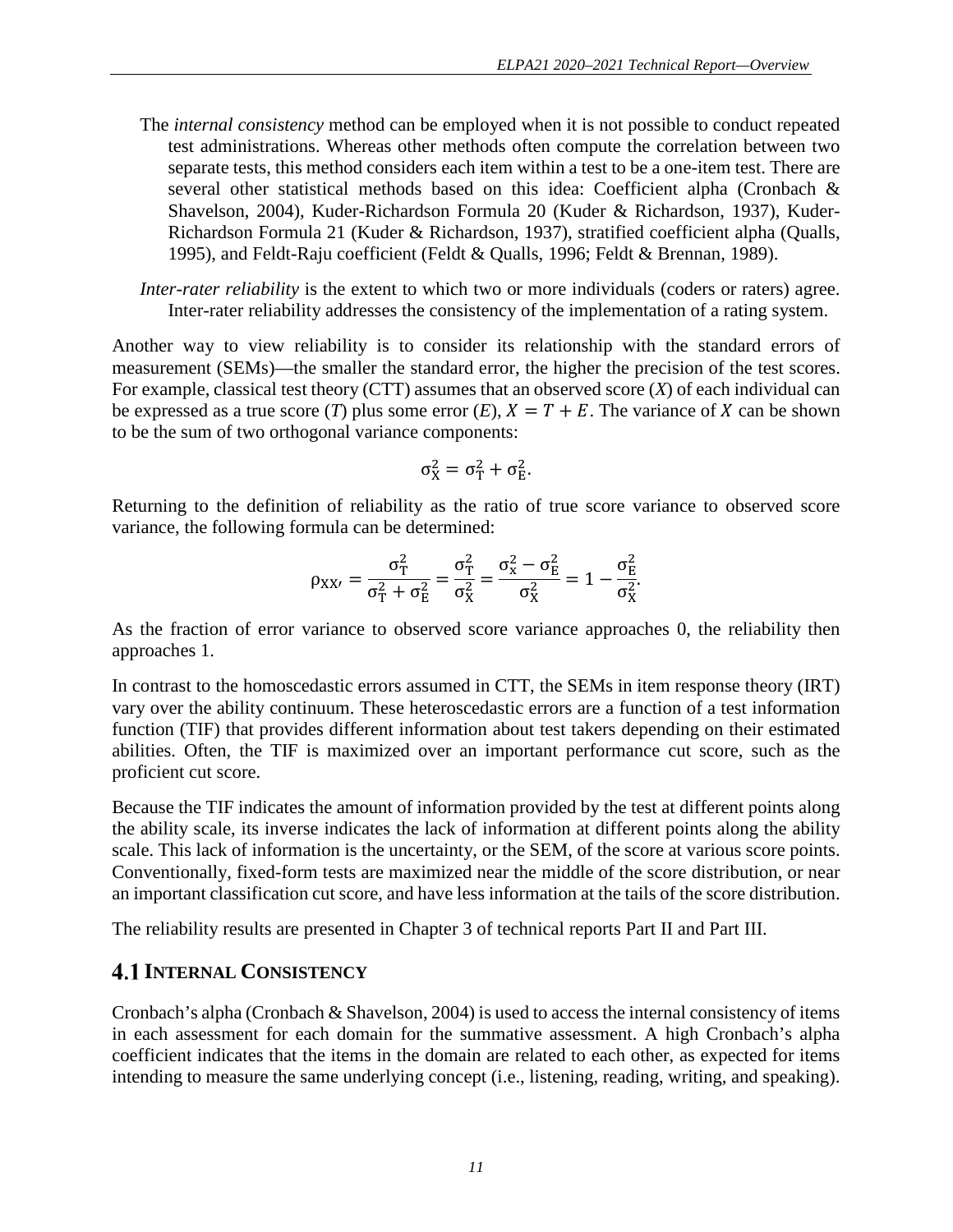#### <span id="page-15-0"></span>**MARGINAL STANDARD ERROR OF MEASUREMENT**

Another way to examine score reliability is with the marginal standard error of measurement (MSEM) (or  $\bar{\sigma}^2_{error}$ ). MSEM is computed as the square root of  $\bar{\sigma}^2_{error}$ , which is the average of the squared standard errors measurement of the IRT-based scale scores obtained by applying the ELPA21 scoring procedures. Smaller values of MSEM indicate that the estimated test scores have greater precision, on average. The marginal reliability  $\bar{\rho} = 1 - \frac{\bar{\sigma}_{error}^2}{\sigma_{total}^2}$  (see Section [4.3](#page-15-1) in the following paragraph) and the test MSEM are inversely related. The ratio of MSEM and the standard deviation of scale scores (i.e., signal-noise ratio) can also indicate the measurement errors. In other words, it shows the ratio of the error and total score  $\left(\frac{\overline{G}_{error}}{\overline{G}_{error}}\right)$  $\sigma_{tot}$ ).

#### <span id="page-15-1"></span>**MARGINAL RELIABILITY AND CONDITIONAL STANDARD ERROR OF MEASUREMENT**

Marginal reliability (Sireci, Thissen, & Wainer, 1991) assesses the precision of scoring. It is based on the average of the CSEM for the estimated theta scores. By definition, marginal reliability is the proportion of true score variance among the observed score variance. While Cronbach's alpha was computed using item-level scores, marginal reliability was estimated by using expected EAP estimates, which are used to estimate the domain scores. EAP is the estimate of true score, but its variance underestimates the true score variance, so the marginal reliability within domain can be estimated by

$$
\bar{\rho} = \left(\frac{\sigma_{EAP}^2}{\sigma_{total}^2}\right) = 1 - \frac{\bar{\sigma}_{error}^2}{\sigma_{total}^2}
$$

where  $\bar{\sigma}_{error}^2$  is the average error variance (variance of the measurement error),  $\sigma_{total}^2 = \sigma_{EAP}^2 + \sigma_{SAP}^2$  $\bar{\sigma}^2_{error}$ , and  $\sigma^2_{EAP}$  is the variance of the EAP estimate. The maximum value for the marginal reliability is 1. A higher reliability coefficient indicates greater scoring precision.

#### <span id="page-15-2"></span>**CLASSIFICATION ACCURACY AND CONSISTENCY**

When student performance is reported in terms of achievement levels, a reliability of achievement classification is computed in terms of the probabilities of consistent classification of students as specified in Standard 2.16 in the *Standards for Educational and Psychological Testing* (American Educational Research Association [AERA], American Psychological Association [APA], & National Council on Measurement in Education [NCME], 2014).

Classification accuracy (CA) analysis investigates how precisely students are classified into each performance level. By definition, classification consistency (CC) analysis investigates how consistently students are classified into each performance level across two independent administrations of equivalent forms. Since obtaining test scores from two independent administrations is not feasible due to issues such as logistics and cost constraints, the CC index is computed with the assumption that the same test is independently administered twice to the same group of students.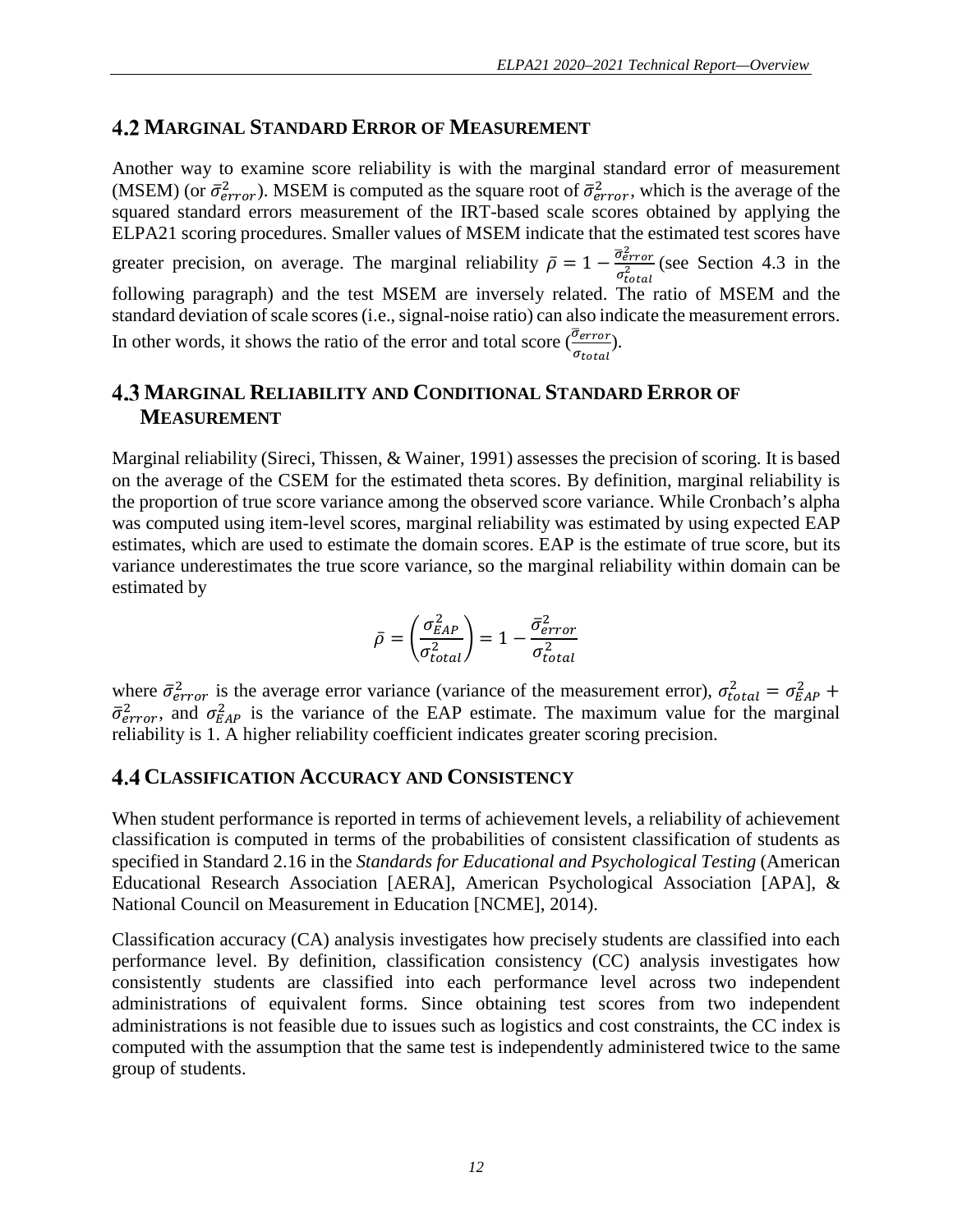For ELPA21, since the overall proficiency is based on domain performance level, the CA and CC are examined at each cut score in each domain test. Five performance levels divided by four cut scores, cut scores 1–4, are established for each domain test.

In general, the CA and CC can be estimated using the following approach.

At domain Level l, the marginal posterior distribution of student *i* can be approximated as a normal distribution with mean equal to the estimated  $\hat{\theta}_i$  and standard deviation of SEM  $se(\hat{\theta}_i)$ . That is,  $\widehat\theta_i$ ~ $N\big(\theta_i,se(\widehat\theta_i)\big)$ . Let  $p_{il}$  be the probability of the true score at Performance Level 1 for the  $i^{\rm th}$ student, and  $p_{il}$  for student  $i$  can be estimated as follows:

$$
p_{il} = p(c_{l-1} \le \theta_i < c_l) = p\left(\frac{c_{l-1} - \hat{\theta}_i}{se(\hat{\theta}_i)} \le \frac{\theta_i - \hat{\theta}_i}{se(\hat{\theta}_i)} < \frac{c_l - \hat{\theta}_i}{se(\hat{\theta}_i)}\right) = p\left(\frac{\hat{\theta}_i - c_l}{se(\hat{\theta}_i)} < \frac{\hat{\theta}_i - \theta_i}{se(\hat{\theta}_i)} \le \frac{\hat{\theta}_i - c_{l-1}}{se(\hat{\theta}_i)}\right) = \Phi\left(\frac{\hat{\theta}_i - c_{l-1}}{se(\hat{\theta}_i)}\right) - \Phi\left(\frac{\hat{\theta}_i - c_l}{se(\hat{\theta}_i)}\right).
$$

For Level 1,  $c_0 = -\infty$ , and for level L,  $c_L = \infty$ . If scaled score is to be used, the formula shown previously can be used based on the scale score distribution.

For proficiency categories, the probability of a particular profile is obtained by integrating over the posterior distribution of the assessed domains. Similar to the case shown previously for individual domains, this posterior can be approximated as a multivariate normal distribution with means equal to the vector of score estimates  $S\hat{S}_l$  and covariance equal to the error variancecovariance matrix  $\Sigma(\widehat{SS}_1)$ , the diagonal of which provides the squared SEMs for the estimated scores):

$$
P(\mathbf{SS}|\mathbf{y}_i) \sim MVN(\widehat{\mathbf{SS}}_i, \Sigma(\widehat{\mathbf{SS}}_i)),
$$

where  $y_i$  is the pattern of item responses across all domains. The  $4 \times 1$  vector of score estimates  $\hat{\theta}_l$  and the 4 × 4 error covariance matrix  $\Sigma(\hat{\theta}_l)$  may be obtained from the scoring output from software capable of performing multidimensional IRT scoring;  $\widehat{SS}_l$  and  $\Sigma(\widehat{SS}_l)$  may, in turn, be obtained by applying the transformations described earlier. The probability of a specific performance profile is obtained by integrating over the multivariate posterior distribution over the ranges of scores defining the performance level in each domain. For most students (those without exemptions), the computation is as follows:



where  $e, f, g$ , and  $h$  are the performance levels for listening, reading, speaking, and writing, respectively. Additionally,  $cut_{1,d} = -\infty$  and  $cut_{6,d} = \infty$ .

The probability of a particular overall determination, given the response pattern  $y_i$  can be estimated by adding up the probabilities associated with each profile receiving that determination: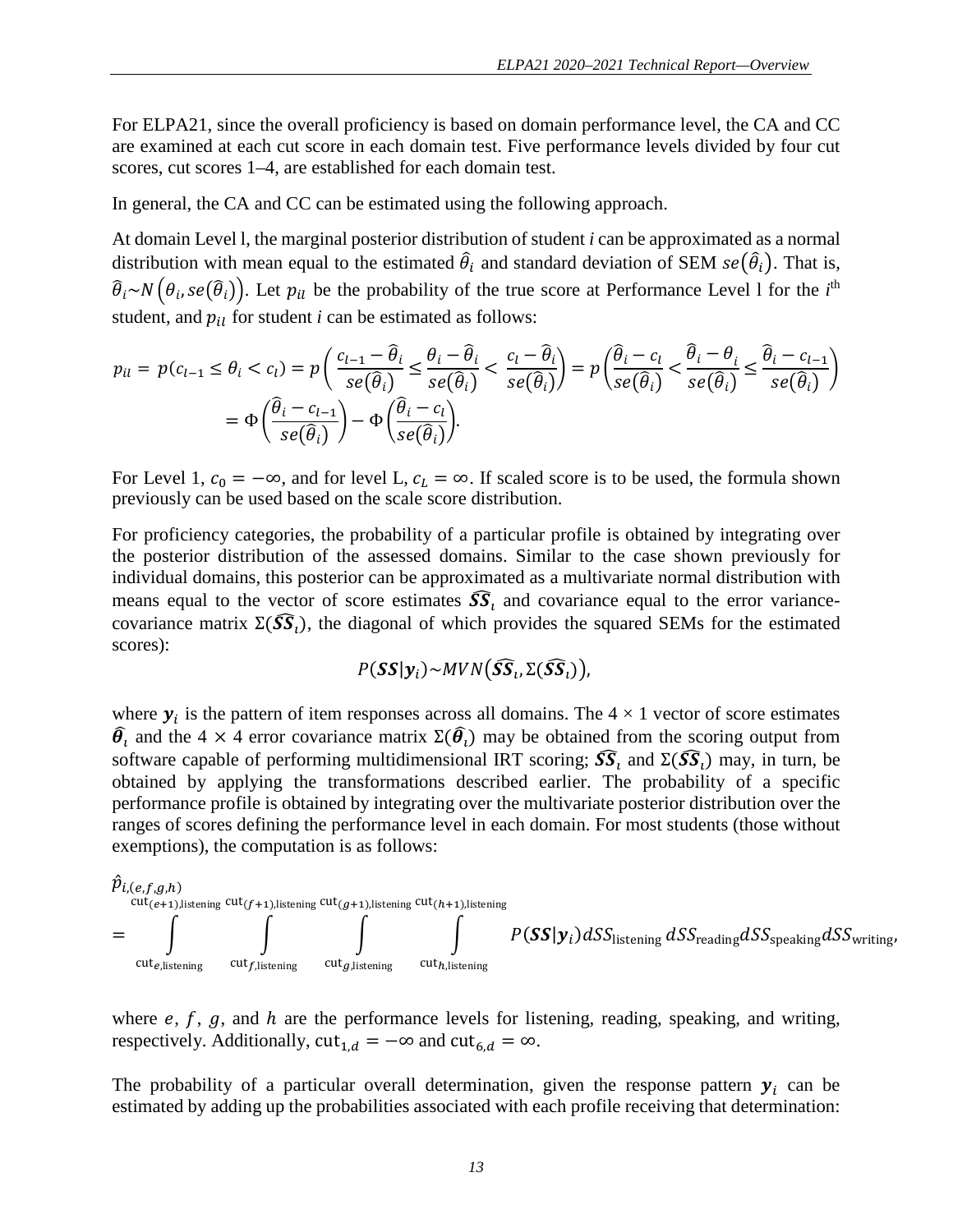$$
\hat{p}_i = \Sigma_{L_i \in \mathfrak{I}_D} p_{i,(e,f,g,h)},
$$

where  $\mathfrak{I}_D$  is the set of performance-level profiles that are assigned the overall determination D, as described in Chapter 3.

To compute CA and CC for domain performance levels, define the following matrix based on L performance levels  $(L \times L \text{ matrix})$ 

$$
\begin{pmatrix} n_{a11} & \cdots & n_{a1m} \\ \vdots & \vdots & & \vdots \\ n_{a11} & \cdots & n_{alm} \end{pmatrix},
$$

where  $n_{\text{alm}} = \sum_{\text{pl}_i=1} p_{\text{im}}$  is the sum of the probabilities for each expected performance level at each observed performance level (the level actually assigned). In the matrix, the row represents the observed level and the column represents the expected level.

Based on the previous matrix, the CA for the cut score  $c_l$  ( $l = 1, \dots, L - 1$ ) is:

$$
CA_{c_l} = \frac{\sum_{k,m=1}^{l} n_{akm} + \sum_{k,m=l+1}^{L} n_{akm}}{N},
$$

where  $N$  is the total number of students.

The overall classification accuracy is computed as

$$
CA = \frac{\sum_{i=1}^{L} n_{ai}}{N}.
$$

For example, the CA at the cut score 2 is the sum of the  $n_{\text{alm}}$  values in blue  $(\sum_{k,m=1}^{l} n_{\text{akm}})$ assigned in the levels equal to or below cut score 2 at both expected and observed levels and in green ( $\sum_{k,m=l+1}^{L} n_{akm}$ ) assigned in the levels above cut score 2 at both expected and observed levels divided by the total number of students.

```
\lambda\mathsf{L}\mathsf{L}n_{a11}n_{a21}n_{a31}⋮
n_{a51}n_{a12}n_{a22}n_{a32}⋮
             n_{a52}n_{a13}n_{a23}n_{a33}⋮
                         n_{a53}\ddots\ddots\ddot{\phantom{0}}⋮
                                       \ddot{\phantom{0}}n_{a1L}n_{a2L}n_{a3\mathrm{L}}⋮
                                                n_{a5L}/\blacksquare⎞
```
For CC using  $p_{il}$ , similar to CA, a similar  $L \times L$  table is constructed by assuming the test is administered independently twice to the same student group,

$$
\begin{pmatrix} n_{c11} & \cdots & n_{c1L} \\ \vdots & \vdots & \vdots \\ n_{cL1} & \cdots & n_{cLL} \end{pmatrix},
$$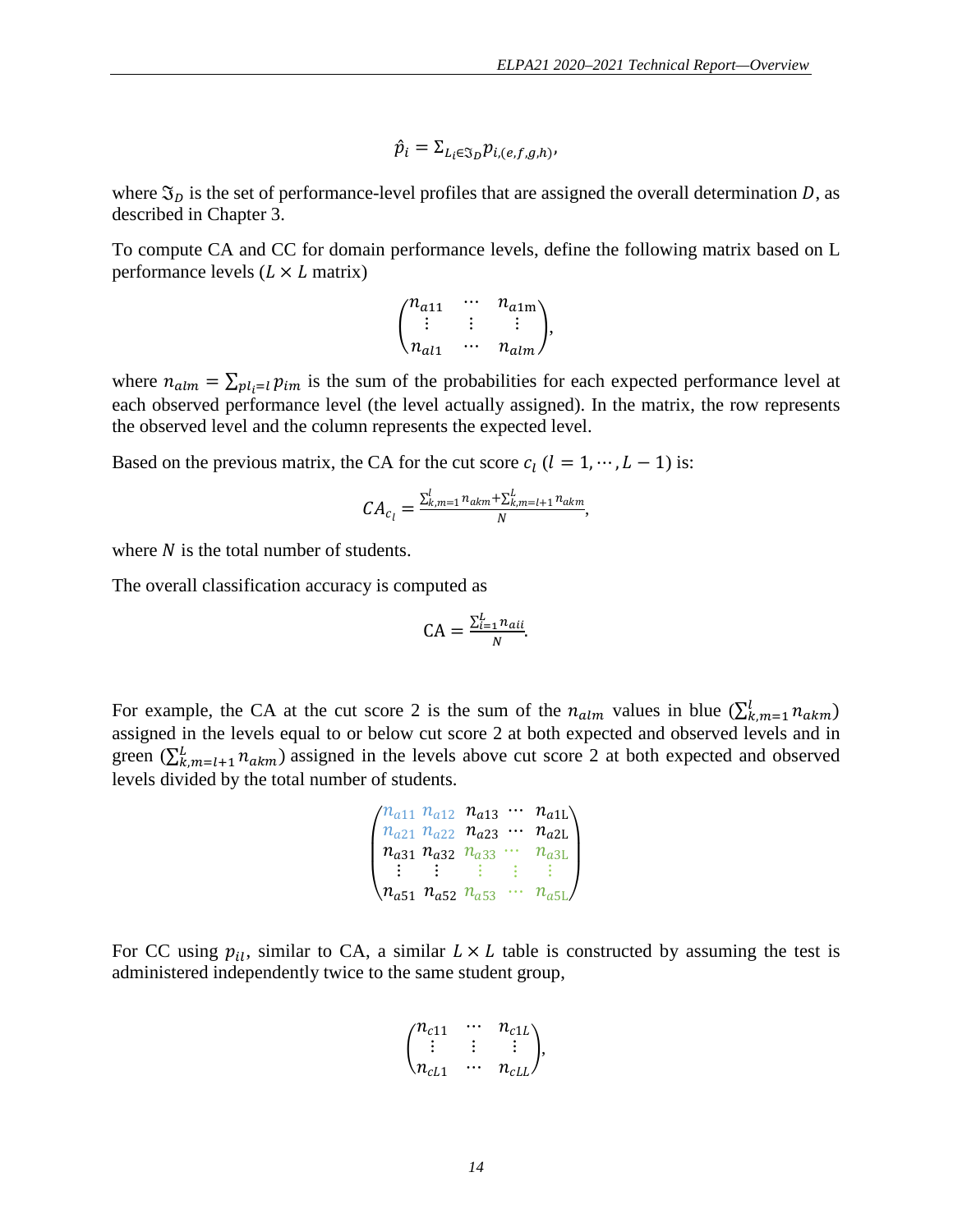where  $n_{clm} = \sum_{i=1}^{N} p_{il} p_{im}$  is the sum of the probabilities multiplied by each paired combination of performance.  $p_{im}$  can be computed based on the same equation for  $p_{il}$ , as described previously.

The CC for the cut score  $c_l$   $(l = 1, \dots, L - 1)$  is:

$$
CC_{c_l} = \frac{\sum_{k,m=1}^{l} n_{ckm} + \sum_{k,m=l+1}^{L} n_{ckm}}{N}.
$$

The overall classification consistency is computed as

$$
CC = \frac{\sum_{i=1}^{L} n_{cii}}{N}.
$$

The computation of CA and CC for overall proficiency categories follows the same procedure as that for domain performance levels, as described previously.

The CA and CC indexes are affected by the interaction of the magnitude of  $se(\theta)$ , the distance between adjacent cut scores, the location of the cut scores on the ability scale, and the proportion of students around a cut point. The larger the se( $\theta$ ), the closer the two adjacent cut scores, and the greater the proportion of students around a cut point, the lower the indexes.

#### <span id="page-18-0"></span>**4.5 INTER-RATER ANALYSIS**

The fidelity of handscoring was monitored by having a subset of student responses (20% of responses for each item in the summative and 10% in the screener) independently scored by two raters. Each student response was scored holistically by a trained and qualified rater using the scoring criteria developed and approved by ELPA21, with a second read conducted on 20% of responses for the summative and 10% of responses for the screener for each task type. Responses were randomly selected for second readings and scored by raters who were not aware of the score assigned by the first rater, or even that the response had been scored previously. The rater pool consisted of teachers, test administrators (TAs), school administrators, or other qualified school staff. The detailed information of handscoring quality assurance (QA), including scorer qualifications, is described in 7.2.2 of technical report Part I.

For both summative and screener assessments, handscorer reliability was examined using Cohen's quadratic weighted Kappa coefficient. The coefficient is a measure of agreement corrected for chance and allows differential weighting of disagreement. In addition, the frequencies and percentages of the exact match between first rater and second rater, the exact match plus +1/-1 score differences, and +2/-2 and above differences were computed.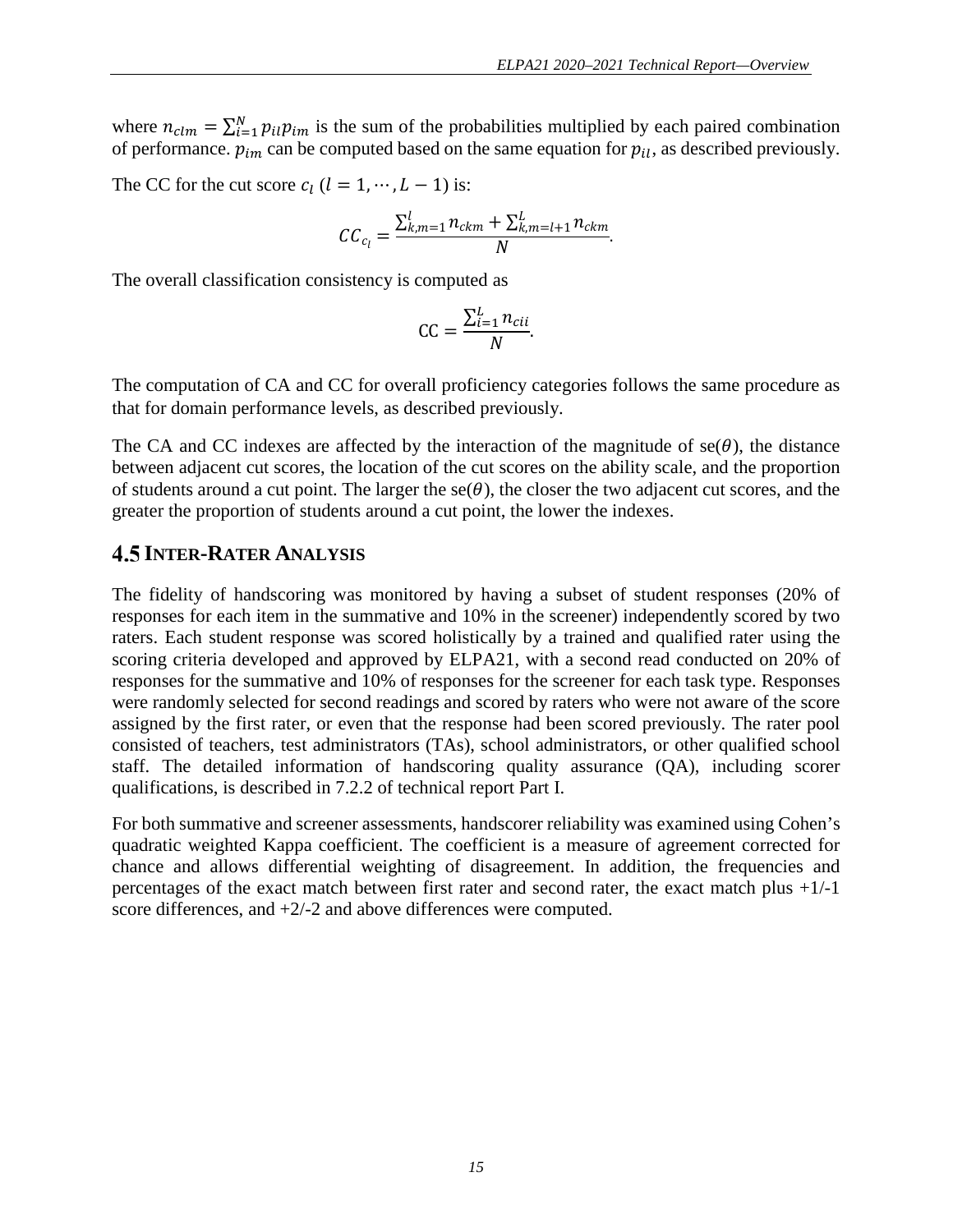## <span id="page-19-0"></span>**Chapter 5. Validity**

*Validity* refers to the degree to which "evidence and theory support the interpretations of test scores entailed by proposed uses of tests" (AERA, APA, & NCME, 2014). Messick (1989) defined validity as "an integrated evaluative judgment of the degree to which empirical evidence and theoretical rationales support the adequacy and appropriateness of inferences and actions based on test scores and other modes of assessment." Both definitions emphasize evidence and theory to support inferences and interpretations of test scores. The *Standards for Educational and Psychological Testing* (AERA, APA, & NCME, 2014) suggested five sources of validity evidence that can be used in evaluating a proposed interpretation of test scores. When validating test scores, these sources of evidence should be carefully considered.

The first source of evidence for validity is the relationship between the test content and the intended test construct. For test score inferences to support a validity claim, the items should be representative of the content domain, and the content domain should be relevant to the proposed interpretation of test scores. To determine content representativeness, diverse panels of content experts conduct alignment studies in which experts review individual items and rate them based on how well they match the test specifications or cognitive skills required for a particular construct (discussions about test development, form construction, scaling, equating, and standard setting can be found in related ELPA21 documents). Test scores can be used to support an intended validity claim when they contain minimal construct-irrelevant variance. For example, scores on a mathematics item targeting a specific mathematics skill that requires advanced reading proficiency and non-content-related vocabulary may display substantial construct-irrelevant variance. Thus, the intended construct of measurement is confounded, which impedes the validity of the test scores. Statistical analyses, such as factor analysis or multi-dimensional scaling of relevance, are also used to evaluate content relevance. Evidence based on test content is a crucial component of validity, because construct underrepresentation or irrelevancy could result in unfair advantages or disadvantages to one or more groups of test takers.

The second source of evidence for validity is based on "the fit between the construct and the detailed nature of performance or response actually engaged in by examinees" (AERA, APA, & NCME, 2014). This evidence is collected by surveying test takers about their performance strategies or responses to particular items. Because items are developed to measure particular constructs and intellectual processes, evidence that test takers have engaged in relevant performance strategies to correctly answer the items supports the validity of the test scores.

The third source of evidence for validity is based on internal structure: the degree to which the relationships among test items and test components relate to the construct on which the proposed test scores are interpreted. Differential item functioning (DIF), which determines whether particular items may function differently for subgroups of test takers, is one method for analyzing the internal structure of tests. Other possible analyses to examine internal structure are dimensionality assessment, goodness-of-model-fit to data, and reliability analysis.

A fourth source of evidence for validity is the relationship of test scores to external variables. The *Standards for Educational and Psychological Testing* (AERA, APA, & NCME, 2014) divided this source of evidence into three parts: (1) convergent and discriminant evidence, (2) test-criterion relationships, and (3) validity generalization. Convergent evidence supports the relationship between the test and other measures intended to assess similar constructs. Conversely, discriminant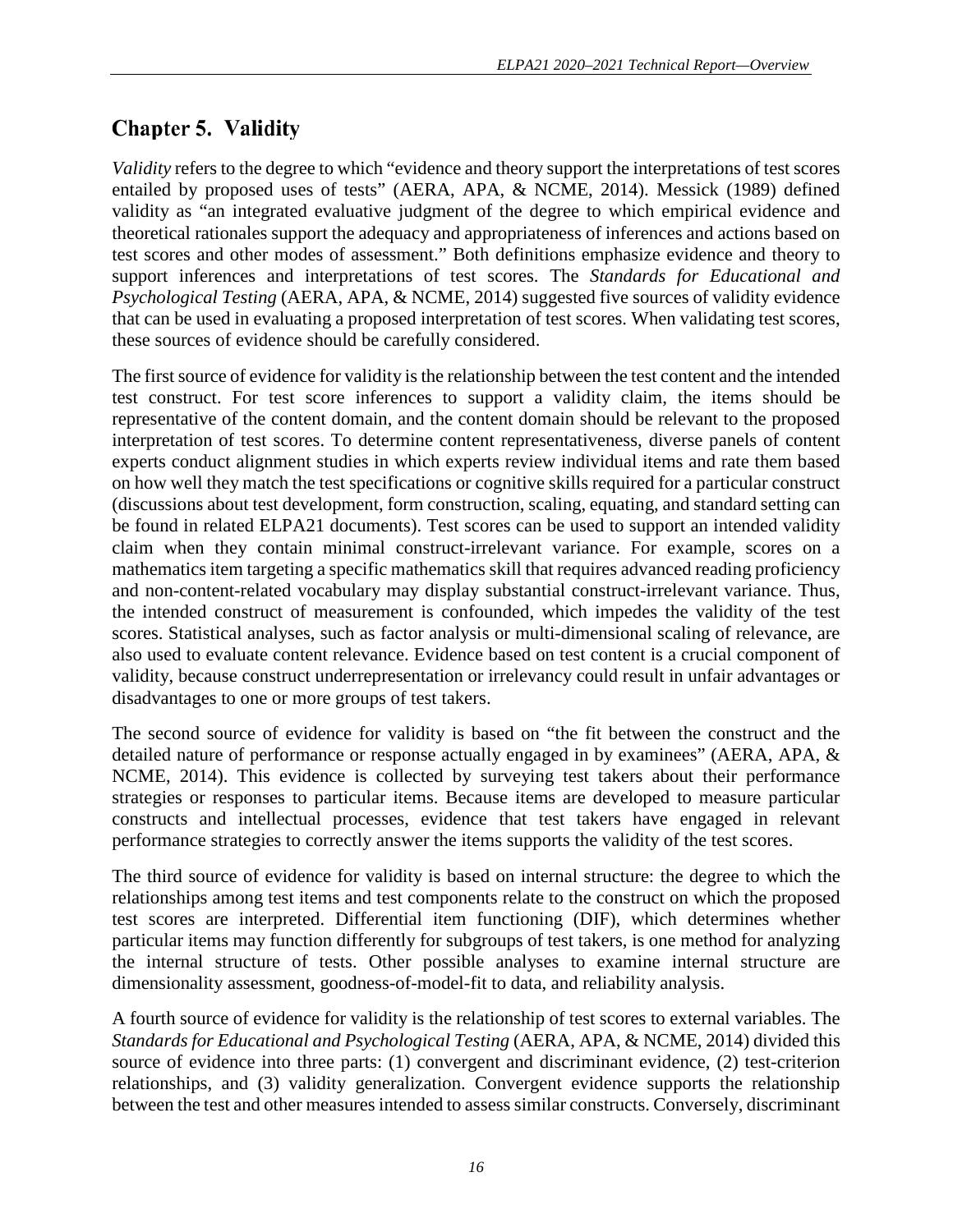evidence delineates the test from other measures intended to assess different constructs. To analyze both convergent and discriminant evidence, a multi-trait, multi-method matrix can be used. Additionally, test-criterion relationships indicate how accurately test scores predict criterion performance. The degree of accuracy mainly depends on the purpose of the test, such as classification, diagnosis, or selection. Test-criterion evidence is also used to investigate predictions of favoring different groups. Due to construct underrepresentation or construct-irrelevant components, the relation of test scores to a relevant criterion may differ from one group to another. Furthermore, validity generalization is related to whether the evidence is situation-specific or can be generalized across different settings and times. For example, sampling errors or range restriction may need to be considered to determine whether the conclusions of a test can be assumed for the larger population.

The fifth source of evidence for validity is based on whether the intended and unintended consequences of the test use should be included in the test validation process. Determining the validity of the test should depend on evidence directly related to the test; this process should not be influenced by external factors. For example, if an employer administers a test to determine hiring rates for different groups of people, an unequal distribution of skills related to the measurement construct does not necessarily imply a lack of validity for the test; however, if the unequal distribution of scores is in fact due to an unintended, confounding aspect of the test, this would interfere with the test's validity. As described in this document, test use should align with the intended purpose of the test.

Supporting a validity argument requires multiple sources of validity evidence. This allows for one to evaluate if sufficient evidence has been presented to support the intended uses and interpretations of the test scores. Thus, determining the validity of a test first requires an explicit statement regarding the intended uses of the test scores and, subsequently, evidence that the scores can be used to support these inferences. The validity results are shown in Chapter 4 of technical reports Part II and Part III.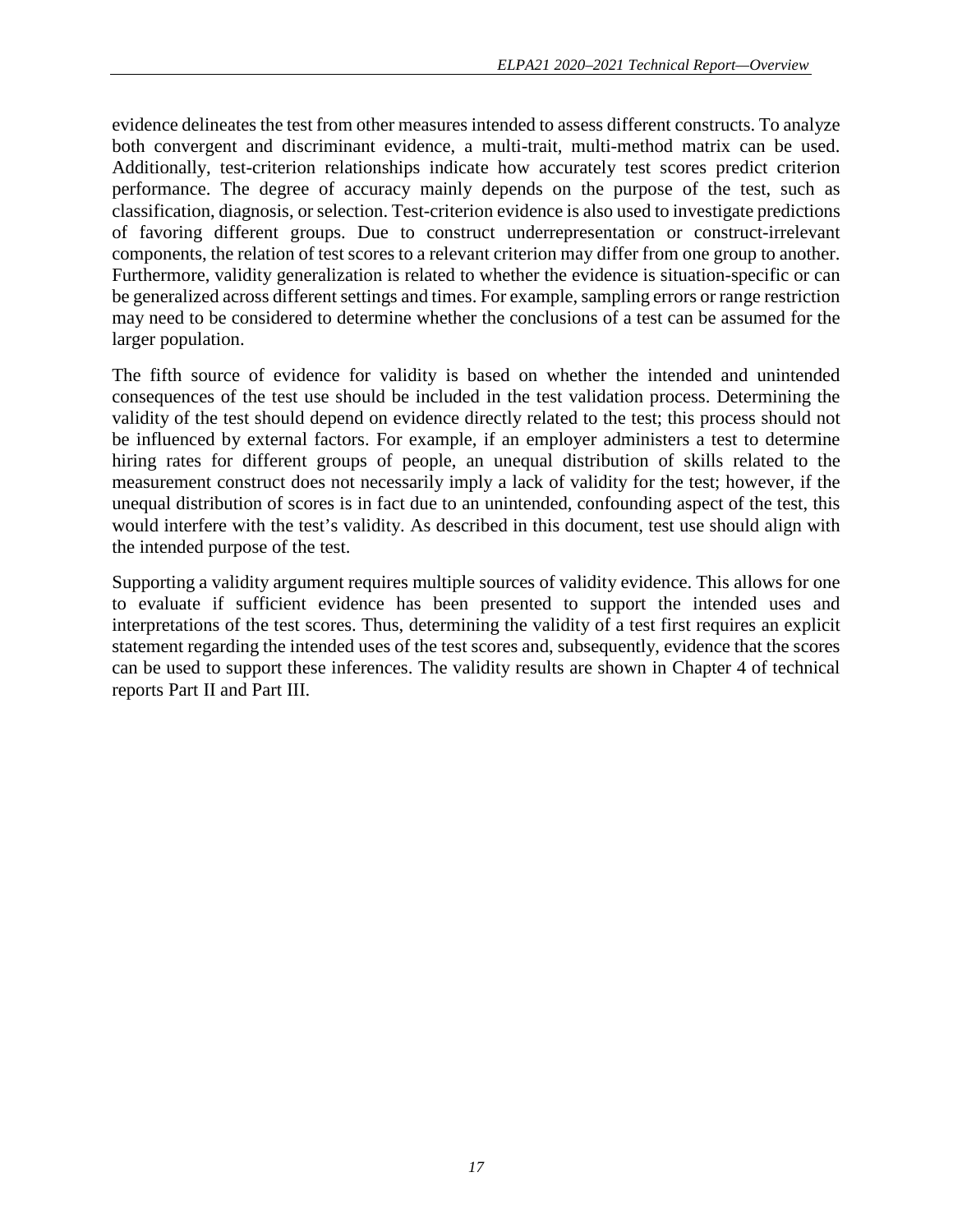## <span id="page-21-0"></span>**Chapter 6. Reporting**

For both summative and screener tests, the ELPA21 results were available in the ORS for schools and districts to print out and ORS-generated paper family reports to be sent home with the students. The screener results were reported online only. Arkansas, Ohio, and Washington ordered summative paper score reports that were shipped to districts.

#### <span id="page-21-1"></span>**6.1 ONLINE REPORTING SYSTEM**

The ORS generated a set of online score reports describing student performance for students, parents, educators, and other stakeholders for both summative and screener assessments. Because the score reports on student performance were updated each time students' completed tests, authorized users (e.g., school principals, teachers) could view student performance on the tests and use the results to improve student learning. In addition to the individual student's score report, the ORS produced aggregate score reports for teachers, schools, districts, and states. Additionally, the ORS allowed users to monitor the student participation rate.

Furthermore, to facilitate comparisons, each aggregate report contained summary results for the selected aggregate unit, as well as all aggregate units above the selected aggregate. For example, if a school was selected, the summary results of the district to which the school belonged and the summary results of the state were also provided so that the school performance can be compared with district and state performance. If a teacher was selected, the summary results for the school, the district, and the state were also provided for comparison purposes. [Table 6.3](#page-21-2) lists the typical types of online reports and the levels at which they can be viewed (i.e., state, district, school, teacher, roster, and student) across the seven states.

<span id="page-21-2"></span>

| Level of<br><b>Aggregation</b> | <b>Types of Online Score Reports</b>                                                                                                                  |  |  |  |  |  |  |
|--------------------------------|-------------------------------------------------------------------------------------------------------------------------------------------------------|--|--|--|--|--|--|
|                                | Number of students tested and percentage of students determined<br>$\bullet$<br>proficient (overall and by subgroup)                                  |  |  |  |  |  |  |
| State<br><b>District</b>       | Average composite scale scores (overall and comprehension) and<br>$\bullet$<br>standard errors of the averages (overall and by subgroup)              |  |  |  |  |  |  |
| School<br>Teacher              | Percentage of students at each domain performance level (overall and<br>$\bullet$<br>by subgroup)                                                     |  |  |  |  |  |  |
| Roster                         | Average domain scale scores (listening, reading, speaking, and writing)<br>$\bullet$<br>and standard errors of the averages (overall and by subgroup) |  |  |  |  |  |  |
|                                | On-demand student roster report<br>$\bullet$                                                                                                          |  |  |  |  |  |  |
|                                | Overall and comprehension scale scores and standard errors of the<br>scale scores                                                                     |  |  |  |  |  |  |
| Student                        | Proficiency status based on the domain performance levels<br>$\bullet$                                                                                |  |  |  |  |  |  |
|                                | Domain scale scores with domain performance levels and level<br>$\bullet$<br>descriptors                                                              |  |  |  |  |  |  |

*Table 6.3 Types of Online Score Reports by Level of Aggregation*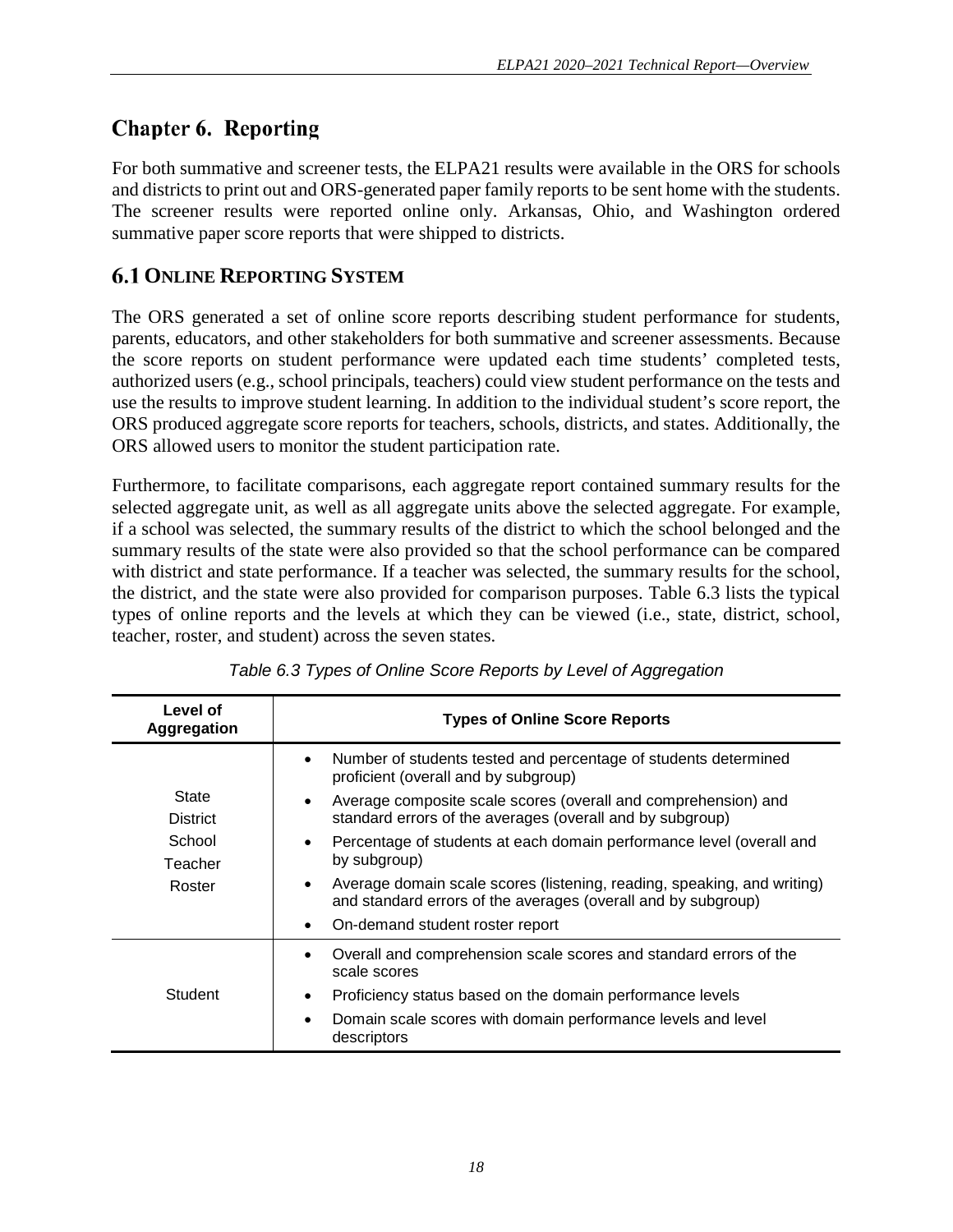## <span id="page-22-0"></span>**Types of Online Score Reports**

The ORS was designed to help educators, students, and parents answer questions regarding how well students have performed in the assessment for each domain. The ORS was designed with great consideration for stakeholders who are not technical measurement experts (e.g., teachers, parents, students). It ensures that test results are easy to interpret and accessible. Simple language is used so that users can quickly understand assessment results and make valid inferences about student achievement. In addition, the ORS was designed to present student performance in a uniform format. For example, similar colors are used for groups of similar elements, such as achievement levels, throughout the design. This design strategy allows state-, district-, and school-level users to compare similar elements and to avoid comparing dissimilar elements.

Once authorized users log in to the ORS and select "Score Reports," the online score reports are presented hierarchically. The ORS starts by presenting summaries on student performance by grade at a selected aggregate level. To view student performance for a specific aggregate unit, users can select the specific aggregate unit from a drop-down menu with a list of aggregate units (e.g., schools within a district, teachers within a school) to choose from. For more detailed student assessment results for a school, a teacher, and a roster, users can select the grade on the online score reports.

Generally, the ORS provides two categories of online score reports: 1) aggregate score reports and 2) student score reports. [Table 6.3](#page-21-2) summarizes the typical types of online score reports available at the aggregate level and the individual student level. Detailed information about the online score reports and instructions on how to navigate the online score reporting system can be found in the *Online Reporting System User Guide* for each state, accessible by the Help button in the ORS, as shown in Figures S15.1 and S29.1 in the Appendix.

#### <span id="page-22-1"></span>**Subgroup Reports**

The aggregate score reports at a selected aggregate level are provided for students overall and by subgroups. Users can see student assessment results by any subgroup. Table S15.1 in each state's Appendix presents the subgroup data and subgroup categories for each state. It is noted that the subgroup data and subgroup categories are not included in the Appendix for pooled analysis.

#### <span id="page-22-2"></span>**6.2 PAPER REPORTS**

The ORS enables users to print reports as described earlier. The ORS also allows users to print the family report for each student. A mockup of score reports can be found in Sections 15 and 29 of the Appendix for each state. It is noted that the mockup for score reports is not included in the Appendix for pooled analysis.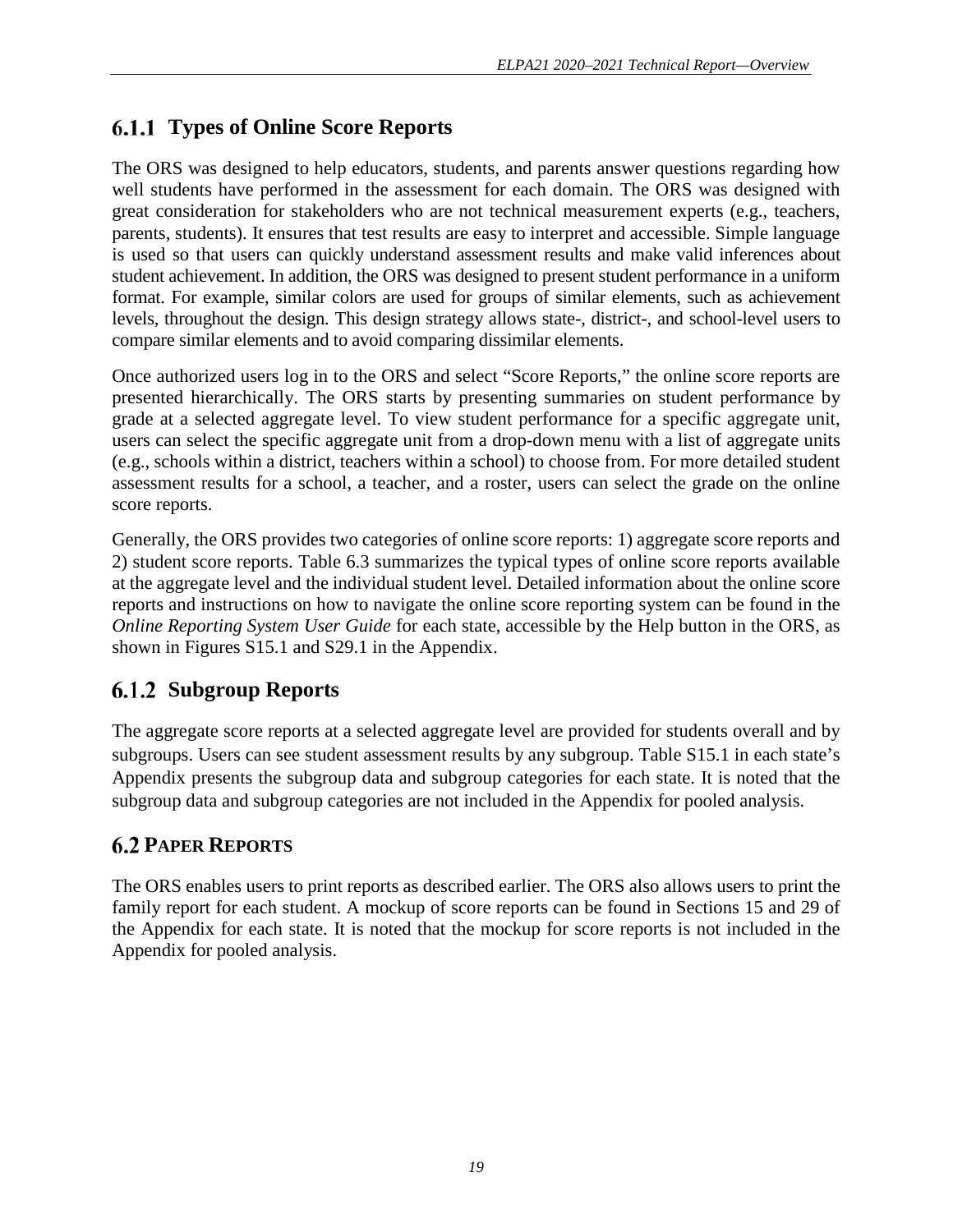## <span id="page-23-0"></span>**Chapter 7. Quality Control**

Thorough quality control has been integrated into every aspect of ELPA21 summative and screener tests. ELPA21, the states, Questar, CAI, and MI have built in multiple layers of reviews and verifications to ensure that outputs are of the highest quality in areas such as materials prepared for item-writing workshops, test form constructions, test booklet development and printing, posttest score quality control processes, and reporting. Quality control for item-writing workshops, test form construction, and test booklet development and printing can be found in the related documents prepared by ELPA21 and associated vendors. This chapter describes CAI and MI quality control procedures related to test administration, scoring, and reporting.

#### <span id="page-23-1"></span>**7.1 QUALITY CONTROL IN TEST CONFIGURATION**

For online summative and screener testing, the test configuration files contained the complete information required for test administration and scoring, such as the test blueprint specifications, slopes, and intercepts for theta-to-scale score transformation, cut scores, and item information (e.g., answer keys, item attributes, item parameters, passage information). The accuracy of the configuration file was checked and confirmed independently numerous times by multiple teams prior to the testing window. Scoring was also verified before the testing windows opened.

#### <span id="page-23-2"></span>**Platform Review**

l

CAI's online Test Delivery System (TDS) supports a variety of item layouts for online test administration to many populations of students, including students who need designated supports and accommodations to test online. Each item on the assessment went through an extensive platform device review on different operating systems, including Windows, Linux, and iOS, to ensure that the item displayed consistently across all platforms.

Platform review is a process in which each item was checked to ensure that it was displayed appropriately (i.e., rendered) on each tested platform. A platform is a combination of a hardware device and an operating system. In recent years, the number of platforms has proliferated, and platform review now takes place on various platforms that are significantly different from one another.

Platform review was conducted by CAI's QA team. The team leader projected every item from CAI's Item Tracking System  $(TTSx<sup>2</sup>)$  $(TTSx<sup>2</sup>)$  $(TTSx<sup>2</sup>)$ , and team members, each behind a different platform, looked at the same item to ensure that it rendered as expected.

#### <span id="page-23-3"></span>**User Acceptance Testing and Final Review**

Both internal and external user acceptance Testing (UAT), usually the state's, were conducted before the Testing window opened. Detailed protocols were developed for the review process of the TDS, and reviewers were given thorough instructions to note or report issues related to system functionality, item display, and scoring.

<span id="page-23-4"></span><sup>2</sup> ITSx is CAI's item bank for ELPA21. It contains all information that relates to each item, such as item content categories at all levels, item type, maximum score points, item statistics from each administration, etc.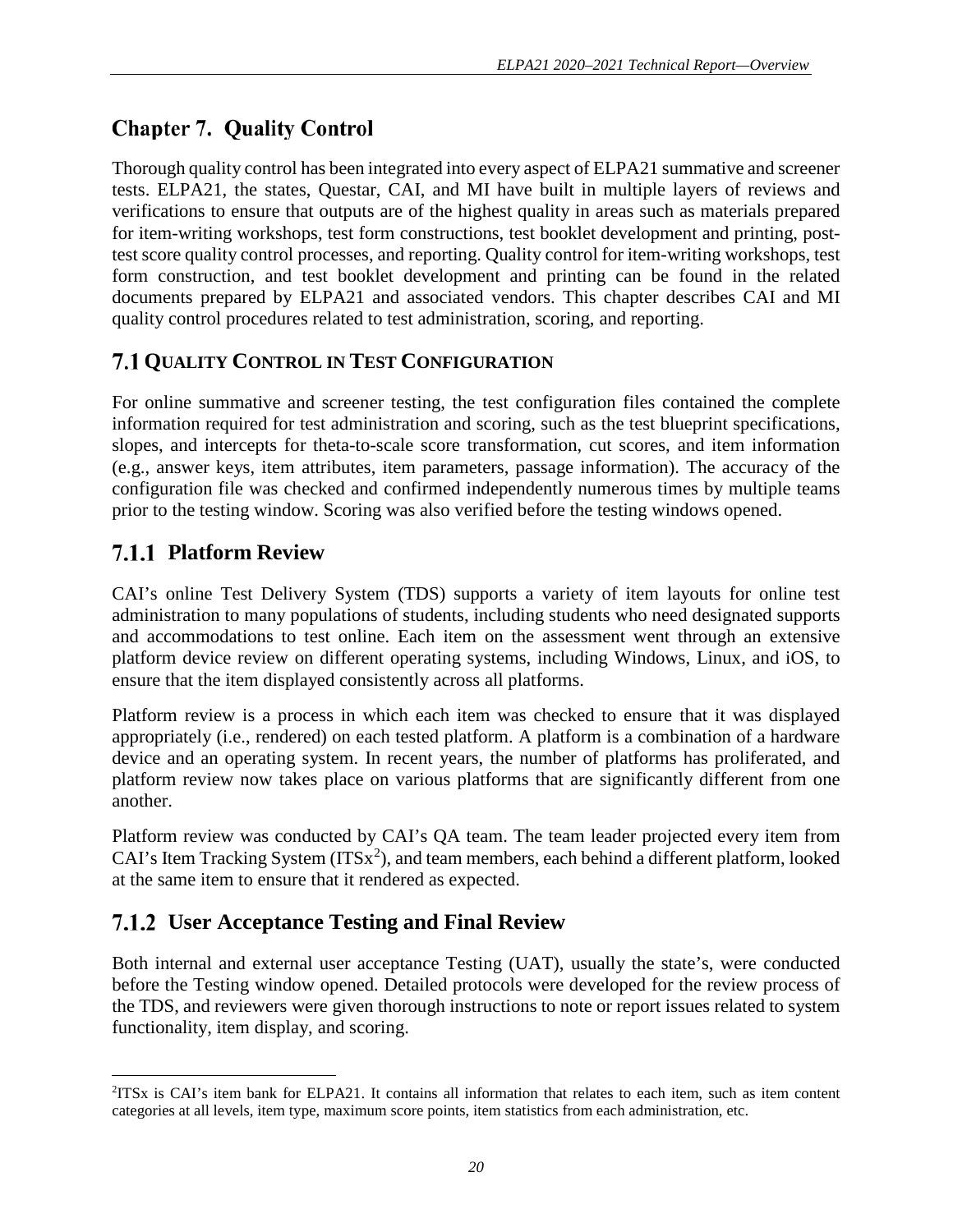During the internal UAT, CAI staff took all ELPA21 online tests that covered the entire range of possibilities of item responses and the complete set of scoring rules in the TDS. When issues were found, CAI took immediate actions to address them. The examples of issues identified and the actions taken during the internal UAT are presented here:

- Item layout issues: Some items were not rendering as anticipated in the TDS and the test was not moving. The item layouts were updated for these items to render correctly.
- Item drop-down zoom issue: A zoom issue with the Editing Task Choice (ETC) (i.e., student identifies an incorrect word or phrase and chooses the replacement from several options) items where the drop-down content was not enlarged was identified. The items were updated to support different zoom levels in the drop-down menus.
- Student eligibility issues: Braille eligibilities were not working as expected. The test IDs needed to be updated in the TDS to resolve the issue.
- User eligibility issues: The user eligibilities were not working as expected. They were updated based on the state rules.
- Tool configuration issues: Some tools were not consistent across the tests. The tools were updated based on the state and ELPA21 guidelines.

When the TDS was updated, the tests were taken again to ensure that the issues were fixed. The process was repeated until all issues were resolved during the UAT period prior to operational testing.

State staff also conducted a hands-on review of the system prior to the testing window opening. The states approved the TDS before the system was opened for testing.

Before the ORS opened, CAI and the state staff conducted internal and external UAT of the system similar with that of the TDS to ensure that the ORS would function as intended when opened to the public for score reporting.

#### <span id="page-24-0"></span>**7.2 QUALITY ASSURANCE IN SCORING**

The QA of scoring includes the assurance of the online data, the precision of handscoring, the correctness of machine scoring, and the strictness when applying the business rules in scoring. This section describes the details of QA in scoring.

MI handscored the writing constructed-response items and speaking items. For online tests, the responses for the handscored items were transferred between CAI and MI on a rolling basis via Ledger.<sup>[3](#page-24-1)</sup> Therefore, as soon as a student submitted a test to the TDS, the responses to handscored items were transformed into XML format, and were then sent to Ledger, from which MI retrieved responses for handscoring. When scoring was complete, the record was sent to Ledger, from which CAI downloaded the record for final scoring. The data transmission process was automatic.

After the test administration of paper-pencil tests, student responses were entered into the CAI Data Entry Interface (DEI) on the state testing portal for all ELPA21 domain tests, except for the writing constructed-response items. The responses of the writing constructed-response items were

<span id="page-24-1"></span> $\overline{\phantom{a}}$ <sup>3</sup>Ledger is an electronic system that CAI and MI use to transmit data from one vendor to the other for purposes of transmitting and reporting handscored item scores. Individual responses can be tracked at all times through Ledger before a record is reported.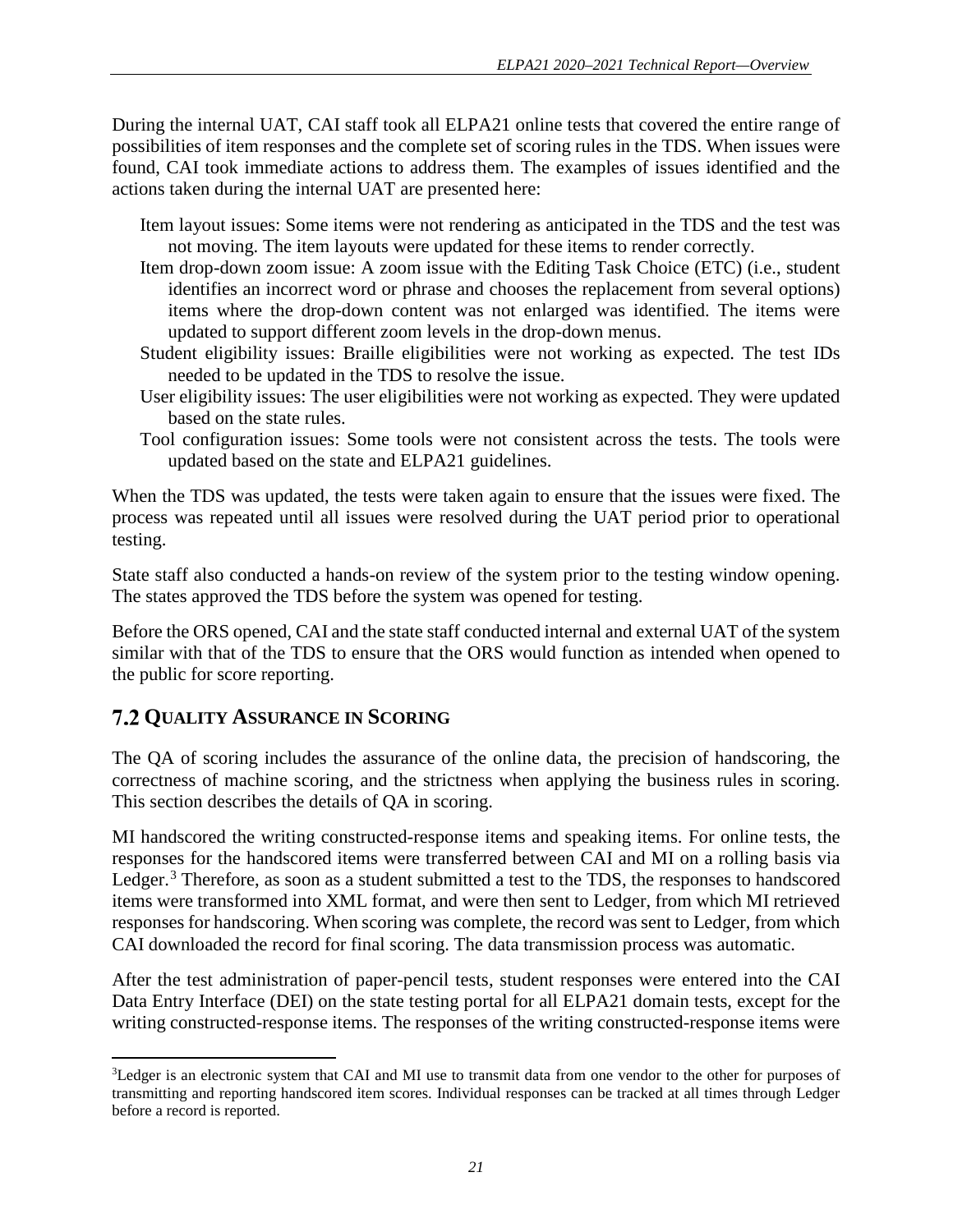mailed to MI for scoring via secure shipping. After scoring, MI transmitted the scores to the Ledger system, from which CAI retrieved the item scores for final scoring. To answer speaking items, students who took paper-pencil tests spoke into the DEI directly, and the item responses followed the online procedure for scoring.

For braille assessments, TAs entered item responses into the braille DEI. The data were processed following the online data processing procedure, and the secure testing materials were returned to MI.

## <span id="page-25-0"></span>**7.2.1 Quality Assurance in Online Data**

The TDS has a real-time, built-in quality monitoring component. After a test was administered to a student, the TDS passed the resulting data to CAI's Quality Monitor (QM<sup>[4](#page-25-2)</sup>) System. CAI's QM System conducted a series of data integrity checks, ensuring, for example, that the record for each test contains information for each item, keys for multiple-choice items, score points in each item, and total number of items, and that the test record contained no data from items that had been invalidated.

Data passed directly from the QM System to the Database of Record (DOR), which serves as the repository for all test information and from which all test information for reporting is retrieved. The Data Extract Generator (DEG) is the tool that is used to retrieve data from the DOR for delivery to each state. CAI staff ensured that data in the extracted files matched the DOR prior to delivery to the state.

## <span id="page-25-1"></span>**7.2.2 Quality Assurance in Handscoring**

MI's scoring process was designed to employ a high level of quality control. The quality control procedures were implemented at each stage of the scoring process, which includes scorer recruitment, leader recruitment, training, and various reports that helped to ensure scoring quality.

#### **Scorer Recruitment/Qualifications**

l

MI retains scorers who have years of experience in handscoring, and those scorers make up approximately 65% of the scorer pool. To complete the scorer staffing for this project, MI placed advertisements on various job boards, in local papers, in publications, and at regional colleges and universities. Recruiting events were held, and applications for scorer positions were screened by MI recruiting staff. Candidates were personally interviewed, and references and proof of a four-year college degree were collected. Candidates completed placement tests for English language arts (ELA) (reading and writing) and mathematics. In this screening process, preference was given to candidates with previous experience scoring large-scale assessments. The scorer pool consisted of educators, writers, editors, and other professionals who were valued for their experience, but who were also required to set aside their own biases about student performance and accept the scoring standards.

<span id="page-25-2"></span><sup>&</sup>lt;sup>4</sup>The QM System is CAI's quality monitoring system. It ensures that the information in a student record, such as item key or score point, is correct.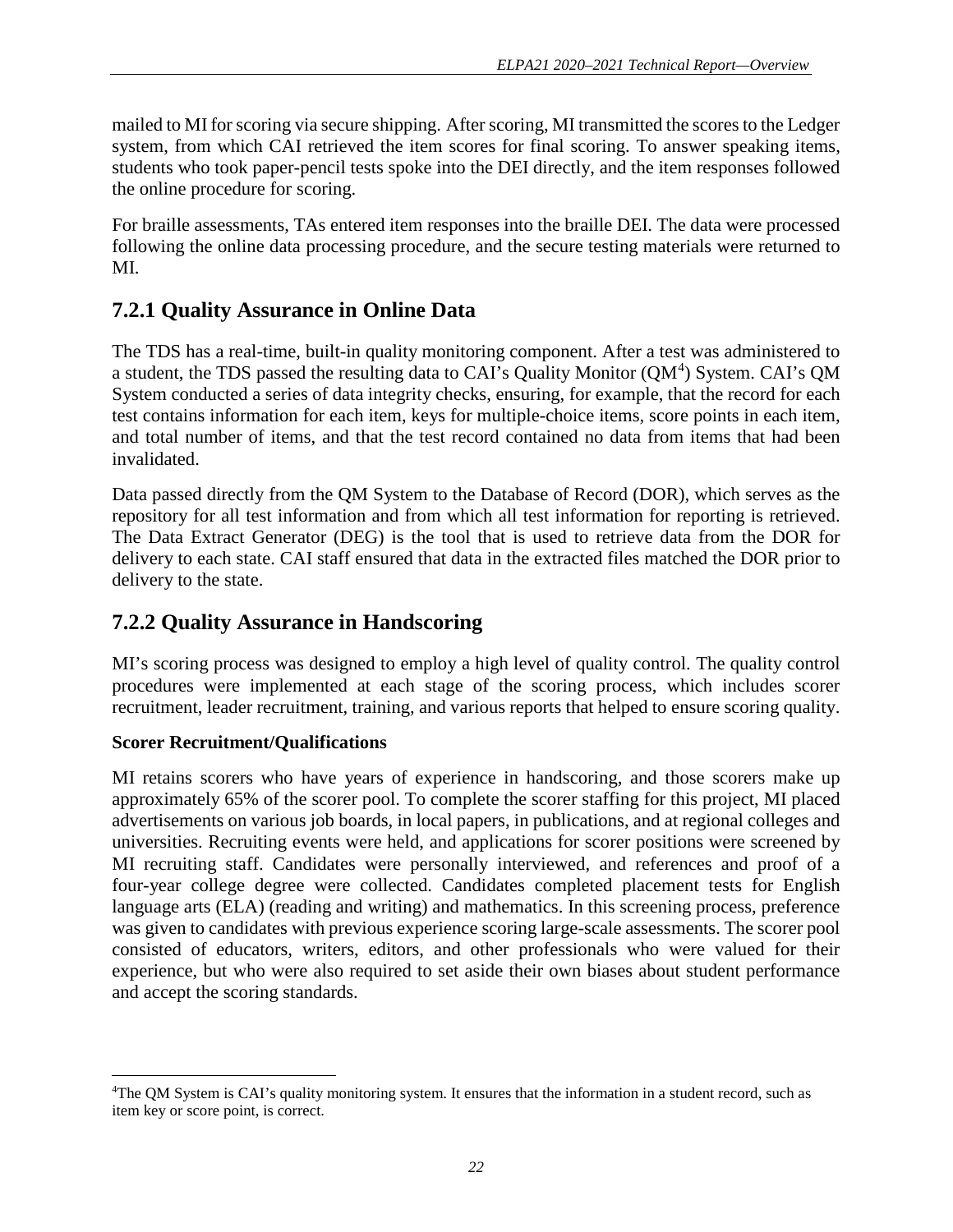#### **Leadership Recruitment/Qualifications**

Scoring directors and team leaders had experience as successful scorers and leaders on previous MI projects and had strong backgrounds in scoring content-specific projects. These individuals demonstrated strong organization, leadership, and management skills. All scoring directors, team leaders, and scorers were required to sign confidentiality agreements prior to training with ELPA21 materials and/or handling secure materials.

Each room of scorers was assigned a scoring director or assistant scoring director. This individual led the handscoring for the duration of the project and was monitored by the scoring project manager. The scoring director conducted the team leader training and was responsible for training the scorers.

Team leaders assisted the scoring directors and assistant scoring directors with scorer training and monitoring by working with their teams in small group discussions and answering individual questions that scorers may not have felt comfortable asking in a large group. Once scorers were qualified, the team leaders were responsible for maintaining the accuracy and workload of team members. The ongoing monitoring identified those scorers who were having difficulty scoring and resulted in individual scorers receiving one-on-one retraining. If this process did not correct inaccuracies in scoring, individual scorers were released from the project.

#### **Training**

In rangefinding meetings, the full range of responses that represent each score point and produce scoring training materials including qualification, anchor, practice, and validity sets were identified. The rangefinding process first involved MI review and selection of responses for rangefinding. During rangefinding, participants reviewed items and rubrics, iteratively scored, discussed, and reached consensus on responses, and identified which ones to use as anchor and training responses.

To train ELPA21 scorers, MI scoring staff used approved rubrics and training materials taken from the rangefinding meetings. The training materials comprised anchor, qualifying, and training responses provided by the ELPA21 Program. Training materials included a comprehensive annotated scoring guide for each item. The guide contained the anchor set that scorers referenced while evaluating live student responses. The scoring guides also contained several typical student responses presented in score point order.

Guides included detailed annotations explaining how the scoring criteria applied to each response's specific features and why the response merited a particular score. Guides included responses that were the most useful in making scoring decisions, including some that fell within the upper and lower ranges of the score point to help scorers define the lines between score points.

Anchor and qualifying sets were designed to help the scorers learn to apply the criteria illustrated in the scoring guide, ensure that they become familiar with the process of scoring student responses, and assess the scorers' understanding of the ELPA21 scoring criteria before they could begin live scoring.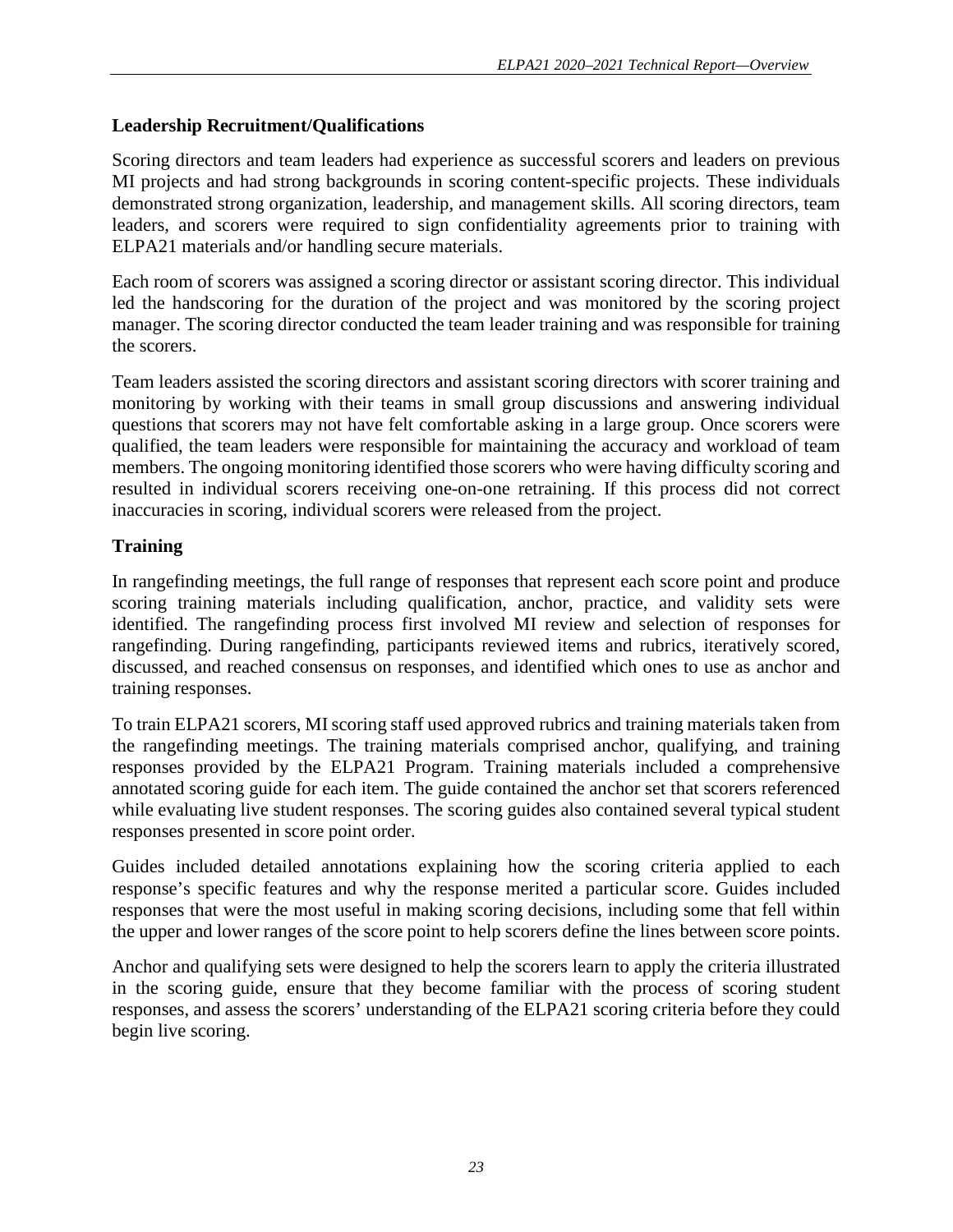The item-specific rubrics served as the scorers' constant reference. Scorers were instructed on how to apply the rubrics and were required to demonstrate a clear comprehension of each anchor set by performing well on the training materials that were presented for each grade and item.

Team leaders assisted the scoring directors with the training and monitoring of scorers. The scoring director conducted the team leader training before the scorer training. This training followed much of the same process as the scorer training, but additional time was allotted for review, discussion, and addressing anticipated scorer questions and concerns. To facilitate scoring consistency, it was imperative that each team leader imparted the same rationale for each response that other team leaders used. Once team leaders qualified, leadership responsibilities were reviewed and team assignments were given. A ratio of one team leader per 8–10 scorers ensured adequate monitoring of the scorers.

Scorer training involved an intensive review of the rubric and anchor responses that were provided by the scoring director to help the scorers internalize the scoring criteria. The scoring director and team leaders led a thorough discussion of the training materials with the entire group. All responses were discussed using the annotations from the rangefinding meetings. A similar process was followed in training for writing and speaking items.

Once the scoring guidelines were discussed, scorers were required to apply the scoring criteria by qualifying (i.e., scoring with acceptable agreement to the "true" scores decided at rangefinding) on at least one of the qualifying sets. Scorers who failed to achieve the qualifying criteria were given additional training to improve their accuracy. Scorers who did not perform at the required level of agreement for a given item or related group of items by the end of the qualifying process were not permitted to score live student work. The required level at the end of the qualifying process are the qualifying sets in which the reader must score a 70% or higher with no nonadjacent scores.

Training was an ongoing process that did not end after the qualifying rounds. Feedback was an integral part of several reliability checks that were performed throughout the project. Primarily, team leaders monitored scorers' reliability by conducting read-behinds/listen-behinds on an asneeded basis. This is a process whereby team leaders re-read and check scores of each scorer on their team. This is to catch potential scorer drift (i.e., shifts in scoring over time) so that the scorer can have immediate feedback and be retrained in a timely fashion, if needed. The percentage of read-behinds conducted for an individual scorer is not fixed but varied based on current levels of performance. Scorers receive one-on-one retraining based on monitoring results. Scorers are removed from scoring an item or related group of items if they cannot score consistently with the rubric and the anchor responses after retraining. When live scoring began, one of the team leader's primary jobs was to do read-behinds for their team members to ensure that they were scoring accurately. As this process continued, the team leader could start to recognize if the individual readers had a firm grasp of the criteria for the particular task type that was being scored or who may have needed some additional coaching. Once this was established using the read-behinds, the reader's notes were sent for score clarifications and reader reliability reports. The team leader could then determine who needed fewer read-behinds or who needed more monitoring.

Development and rangefinding of the materials used with the 2017 administration were completed by a previous vendor. For 2020–2021, MI conducted a field-test score validation of the new shortresponse speaking items. This information is available from the Program.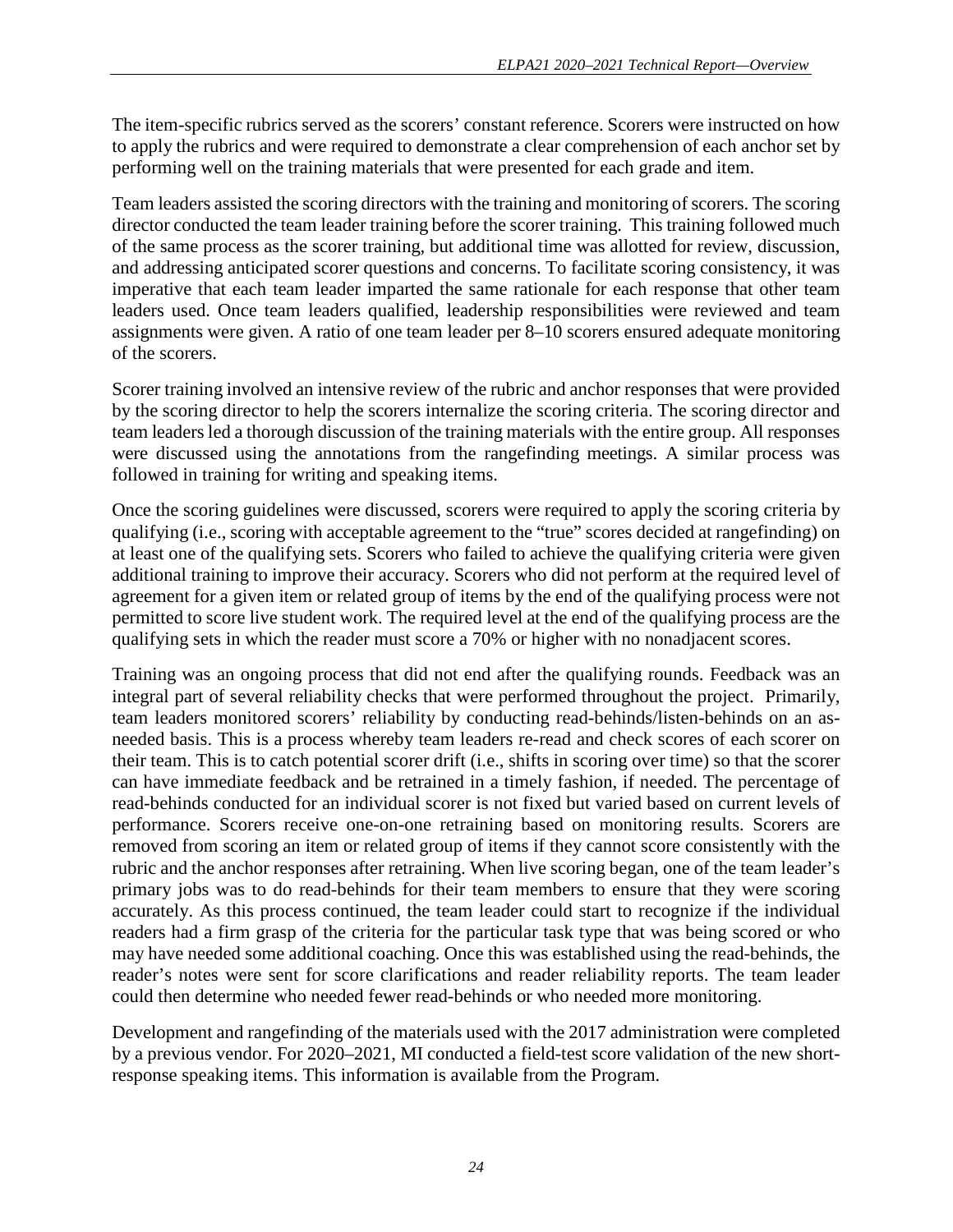### <span id="page-28-0"></span>**7.2.3 Handscoring Quality Assurance Monitoring Reports**

MI scorer accuracy was monitored throughout the scoring sessions by producing real-time, ondemand reports to ensure that an acceptable level of scoring accuracy was maintained. Interscorer reliability was tracked and monitored with multiple quality control reports that were reviewed by MI scoring staff. These reports were reviewed by the program manager, scoring project director, scoring directors, and team leaders. The following reports, available in daily, cumulative, and summary formats, were used during handscoring:

- *Interscorer Reliability Reports* displayed how often scorers were in exact agreement and supported maintaining an acceptable agreement rate. These reports provided rates of exact, adjacent (raters match within one point), and nonadjacent (raters more than one point apart) interscorer agreement, as well as mismatches between scores and nonscorable codes, and within nonscorable codes. They also indicated the number of responses read by each scorer. *Score Point Distribution Reports* displayed the percentage of responses that had been assigned
- each of the score points and nonscorable codes.
- *Validity Reports* tracked how the scorers performed by comparing predetermined scored responses to scores assigned by the selected scorer on the same set of responses. If the assigned score of the selected scorer fell outside of a determined percentage of agreement, remediation occurred and additional responses were reviewed by the team leader of the individual(s) who needed to be monitored more closely.
- *Item Status Reports* tracked each item and indicated the status (e.g., "first read complete," "tabled"). This report was used to monitor the overall status and progress of handscoring.

#### **Maintaining Consistency**

MI used numerous processes to ensure scorer accuracy and to detect drift. The objective of the scoring process is to ensure that scorers rate student responses in a manner consistent with ELPA21 standards, within a single administration of ELPA21, as well as across multiple administrations.

The validity selection process involved MI scoring staff selecting 30–75 responses per item from live responses from the current administration to serve as validity responses. Validity responses were selected to illustrate trends identified by leadership in live responses, but not strongly reflected in the anchor sets, represent particular types of responses identified as challenging to score during training, and assess transfer of scorers' knowledge of the anchor responses. Vetting of new validity responses involved identification and recommendation by team leaders while conducting read-behinds/listen-behinds, review and approval by scoring directors, and review and approval by the scoring project director.

The validity responses were used during handscoring to verify scorer accuracy. Validity responses were dispersed intermittently to the scorers throughout scoring at a rate of at least 10% of the total responses. These validity responses were blind reads, meaning that scorers saw these responses the same way they saw the actual live student responses; there was no distinguishable difference. This helped ensure the internal validity of the process. All scorers who received validity responses had already successfully completed the training and qualifying process.

Next, the scores that the scorers assigned to the validity responses were compared to the predetermined scores in order to determine the validity of the scorers' scores. For each item, the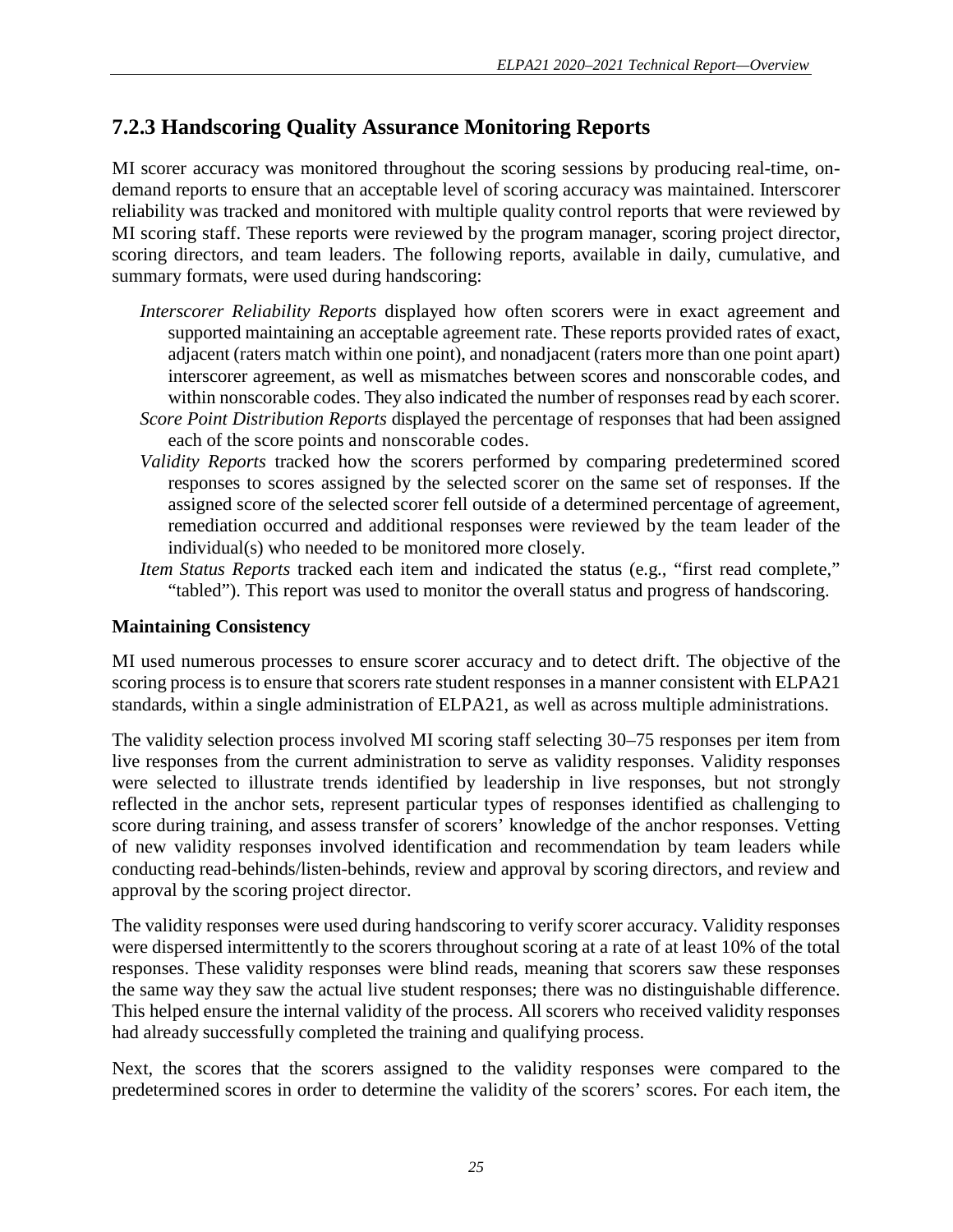percentage of exact agreement and the percentage of high and low scores were computed. The same data were also computed for each specific scorer. Using these pieces of data, various validity reports could be produced in real time and used to monitor for potential drift.

If results indicated that there was drift for a particular response, item, or scorer, immediate action was taken to correct it. This action could include individual scorer retraining, room-wide retraining/recalibration, and/or rescoring responses where it was determined a scorer had been errantly assigning scores. Sometimes, when a particular validity response generated low agreement, an example of a similar response could be found in the existing training materials. If this was the case, a review of that particular training response was pursued in order to realign the scorer.

In most cases, including the 2020–2021 administration, there was not a room drift. Leadership can review particular types of responses and determine if there is a possible or potential shift in the scoring of those responses by using the questions provided by notes, reader reliability reports, and readbehinds. The scoring directors create recalibration sets that consist of commonly seen types of responses. These recalibration sets are given to the teams at the beginning of every week to help deter any negative trends or drifts. Additional recalibration sets are created if the scoring director starts to see a trend of a drift and can be given at any time it is determined warranted. All recalibration sets are approved by the scoring management before given to the scoring teams.

Recalibration sets consisting of a validation set representing a variety of score points in random score point order were also used to maintain consistency. Sets varied in size from three to five responses based on particular issues observed during scoring. The recalibration sets were distributed at the beginning of the morning on a weekly basis. MI also recalibrated approximately once a week with scorers who had missed a required day's scoring session and were required to recalibrate. Those scorers achieving a less-than-acceptable percentage of correct scores on these responses were monitored closely throughout that day. Scorers who did not demonstrate improvement received personal and extensive retraining. These scorers continued to be monitored on an individual basis until the next recalibration round took place.

By implementing these scoring procedures—using the same training materials whenever possible, using a suite of real-time reports, and making training decisions based on report data—MI maximized scoring reliability and validity.

## <span id="page-29-0"></span>**7.2.4 Quality Control on Final Scores**

CAI's scoring engine was used to produce final scores upon receiving handscores. Before operational scoring, CAI created mock-ups of student records to verify the accuracy of the scoring engine. Both CAI's analysis team (responsible for the scoring engine) and psychometricians independently computed scores on the mock-ups of student records. The Psychometrics and Statistics Team performed score verification using a different software and compared the scoring results with those from CAI's scoring engine. Specifically, if the Psychometrics and Statistics Team found score discrepancies from the scoring engine, they discussed with the analysis team to find out the causes of discrepancies. After the analysis team updated the scores in the scoring engine, the Psychometrics and Statistics Team compared the scores again. The process was performed iteratively until a 100% match was reached.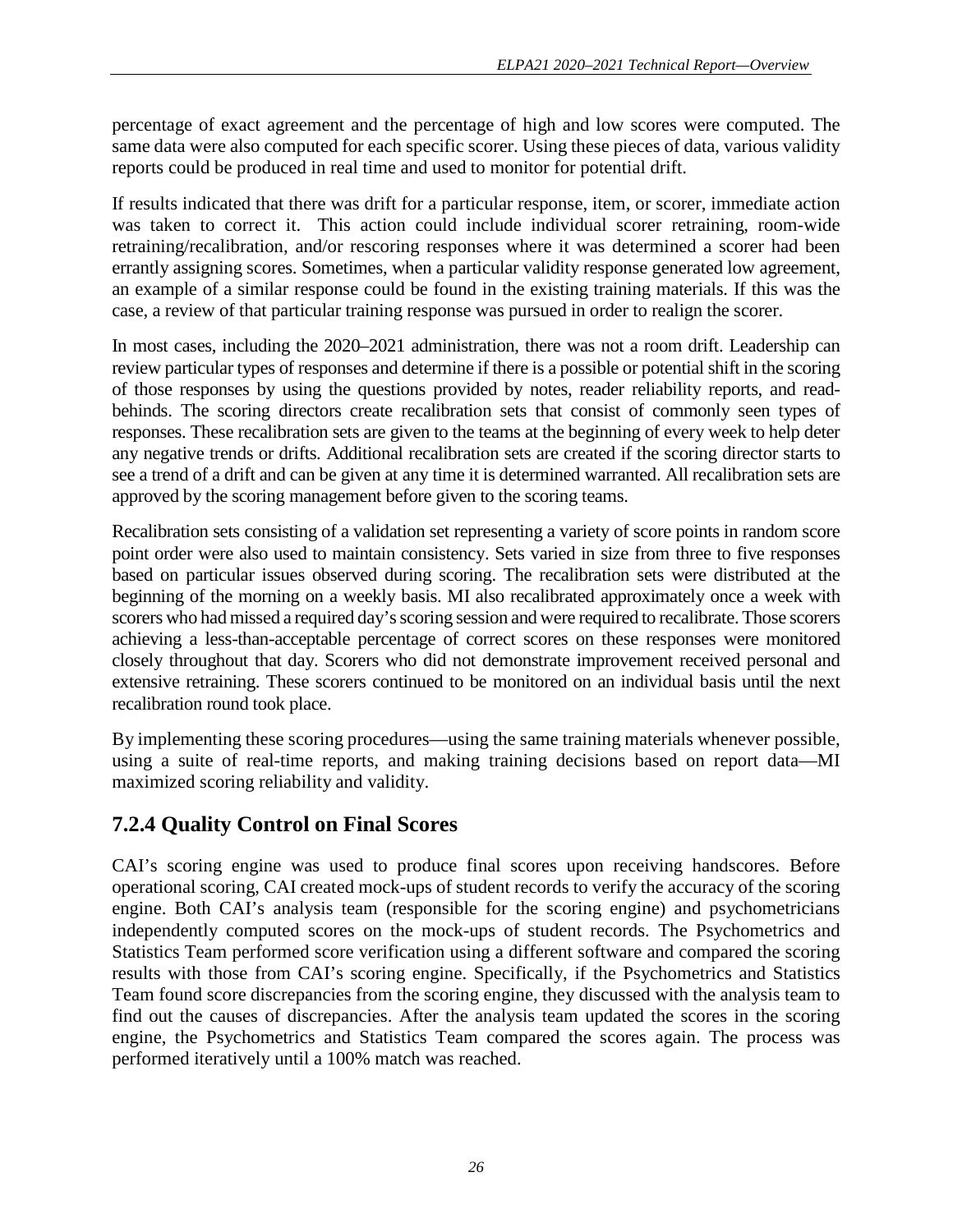During operational scoring, CAI's psychometricians independently scored students and compared the scores with the results from the scoring engine. Discrepancies were iteratively resolved until a 100% match was reached.

Before final scores were delivered to the state, they were also compared with the unofficial scores from CRESST, if needed. Discrepancies were again investigated and resolved until a 100% match was reached.

### <span id="page-30-0"></span>**QUALITY ASSURANCE IN REPORTING**

In 2020–2021, two types of score reports were produced for both summative and screener assessments: online reports and printed reports (family reports only).

#### <span id="page-30-1"></span>**Online Report Quality Assurance**

Every assessment underwent a series of validation checks. Once the QM System signed off, data were passed to the DOR, which served as the centralized location for all student scores and responses, ensuring that there was only one place where the official record was stored. Only after scores passed the QA checks and were uploaded to the DOR were they passed to the ORS, which was responsible for presenting individual-level results and calculating and presenting aggregate results. Absolutely no score was reported in the ORS until it passed all of the QA system's validation checks.

#### <span id="page-30-2"></span>**Paper Report Quality Assurance**

#### **Statistical Programming**

The family reports contained custom programming and required rigorous QA processes to ensure their accuracy. All custom programming was guided by detailed and precise specifications in CAI's reporting specifications document. Upon approval of the specifications, analytic rules were programmed and each program was extensively tested on test decks and real data from other programs. Two senior statisticians and one senior programmer reviewed the final programs to ensure that they implemented agreed-on procedures. Custom programming was implemented independently by two statistical programming teams working from the specifications. The scripts were released for production only when the output from both teams matched exactly. Quality control, however, did not stop there.

Much of the statistical processing was repeated, and CAI had implemented a structured software development process to ensure that the repeated tasks were implemented correctly and identically each time. CAI's software developers wrote small programs called *macros* that took specified data as input and produced data sets containing derived variables as output. Approximately 30 such macros reside in CAI's library. Each macro was extensively tested and stored in a central development server. Once a macro was tested and stored, changes to the macro must be approved by the director of score reporting and the director of psychometrics, as well as by the project directors for affected projects.

Each change was followed by a complete retesting with the entire collection of scenarios on which the macro was originally tested. The main statistical program was made up mostly of calls to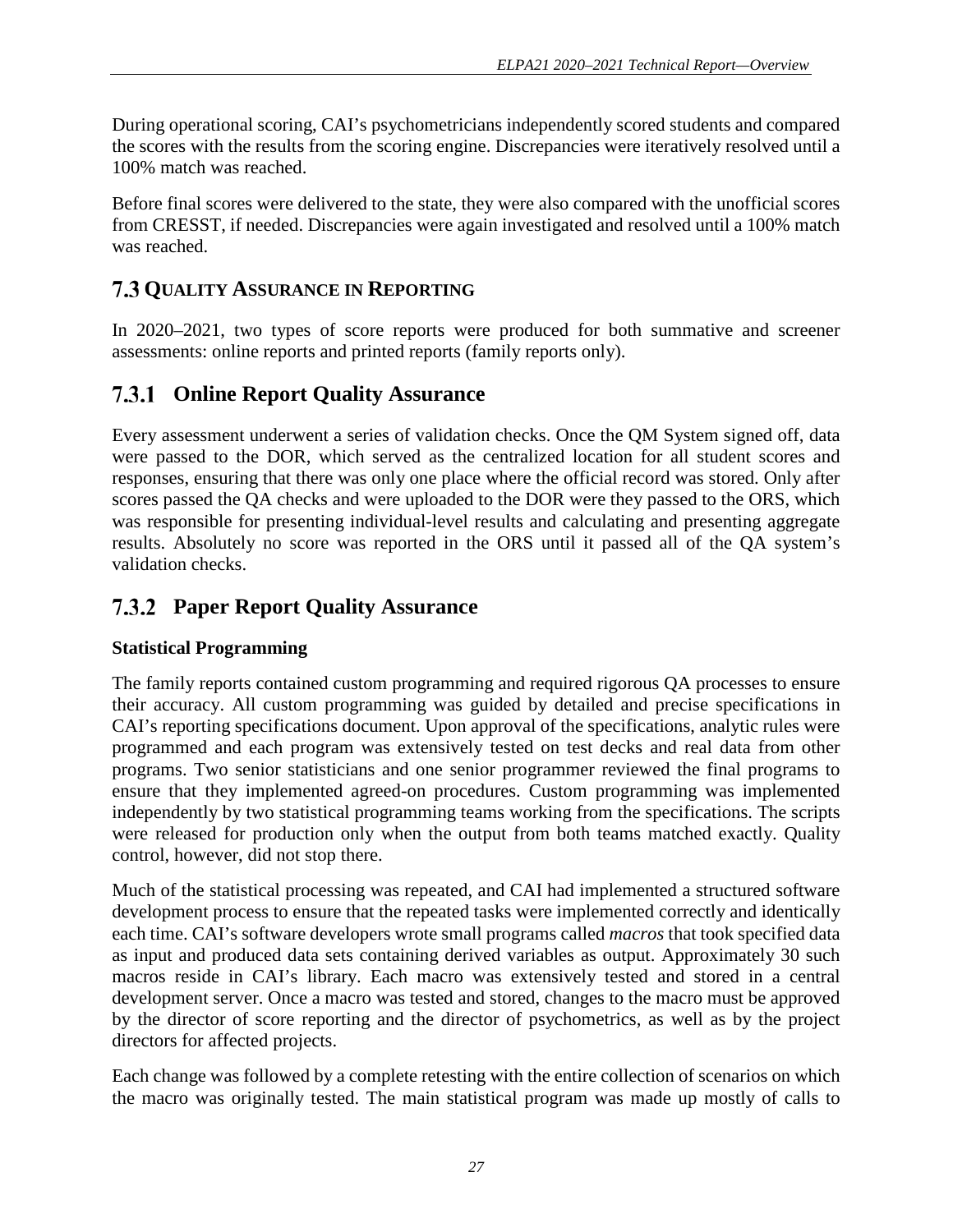various macros, including macros that read-in and verify the data and conversion tables and macros that did the many complex calculations. This program was developed and tested using artificial data generated to test both typical and extreme cases. In addition, the program went through a rigorous code review by a senior statistician.

#### **Display Programming**

The paper report development process used graphical programming, which took place in a Xeroxdeveloped programming language called Variable Data Intelligent PostScript Printware (VIPP) and allowed virtually infinite control of the visual appearance of the reports. After designers at CAI created backgrounds, VIPP programmers wrote code that indicated where to place all variable information (i.e., data, graphics, and text) on the reports. The VIPP code was tested using both artificial and real data. CAI's data generation utilities can read the output layout specifications and generate artificial data for direct input into the VIPP programs. This allowed the testing of these programs to begin before the statistical programming was complete. In later stages, artificial data were generated according to the input layout and ran through the score reporting statistical programs, and the output was formatted as VIPP input; this enabled CAI to test the entire system. Programmed output went through multiple stages of review and revision by graphics editors and the Communications and Reporting Team to ensure that design elements were accurately reproduced and data were correctly displayed.

Once CAI received the final data and VIPP programs, the CAI Communications and Reporting Team reviewed proofs that contained actual data based on CAI's standard QA documentation. In addition, CAI compared data independently calculated by CAI psychometricians with data on the reports. A large sample of reports was reviewed by several CAI staff members to ensure that all data were correctly placed on reports. This rigorous review was typically conducted over several days and took place in a secure location at CAI. All reports containing actual data were stored in a locked storage area. Prior to printing the reports, CAI provided a live data file and individual student reports (ISRs) with sample districts for the state staff review. CAI worked closely with each state to resolve questions and correct any problems. The reports were not delivered until the state approved the sample reports and data file.